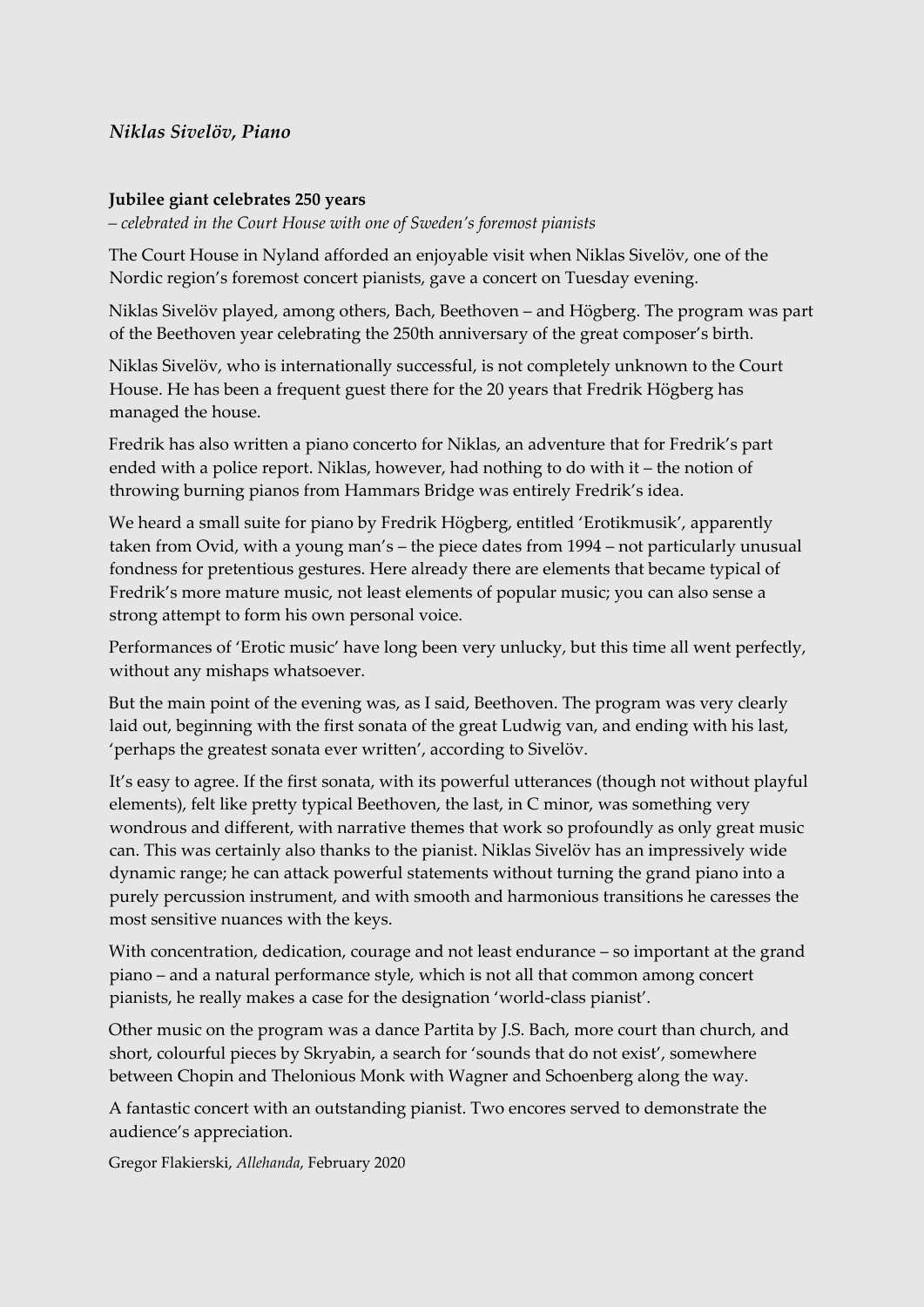# **Leonid Gorokhov and Niklas Sivelov play Bach, Schumann, Poulenc, Schnittke and Villa-Lobos** (AMC/Amchara Classical, 2020)

## **A beautiful unity of sensitive piano fingers – like being caressed on your cheek:**

## *The piano professor and his partner make the world seem light and beautiful.*

At first sight it seems like a strange or perhaps puzzling album with German, French, Russian and Brazilian music spreading over a period of more than 200 years and, furthermore, rewritten in order to be played by a cellist and a pianist.

But on the contrary: Apart from when a quiet smile or a pair of discreet dancing shoes make an appearance a couple of times, this first joint album by Niklas Sivelöv and his Russian cello partner Leonid Ghorokov comes across as one single, clear idea about light romantic yearning.

It's a very special achievement to stretch from the Sonata for viola da gamba by J.S. Bach and the Romances by Robert Schumann to a Sonata and a Suite by Francis Poulenc and Alfred Schnittke, and finally to finish with a Waltz by Heitor Villa-Lobos in a meaningful manner. But it can be done with success when you let the music pass through two such extremely musical individuals.

The album is a beautiful unity of soft piano fingers gently adjusting to the precise and melodious cello sound. You feel the experience in the playing where everything is safe and confident. And you can feel your soul caressed with beautiful and not too dangerous ideas.

Many people in Scandinavia know Sivelöv as the Piano Professor from Copenhagen who always throws himself into his playing – whether he spits out Bach fugues in crude ferocity or improvises on Bellmann songs. Ghorokov is also a Professor, but in Britain and Germany, and is a cellist of a similar romantic temperament. So it's no wonder that they have no difficulty in finding one another in an hour's harmonious and balanced chamber music.

The album is brimming with charming musicality.

The three small slow Romances by Schumann sound like slight ideas, moving quietly from assumption to conclusion without any resistance – while Francis Poulenc's four movements in his Sonata elegantly meander around between fascinating songs and quaint little entanglements.

Funnily enough, Alfred Schnitte's Suite in Old Style sounds quite straightforward and beautiful and not at all ironic, as perhaps might have been expected listening to the Soviet composer's use of old forms.

A modicum of bite is lacking while one realises that the world isn't always a gentle melancholy yearning.

Henrik Friis, *Politiken*, 19 February 2020

## **Stenhammar Concertos nos. 1 and 2**

Niklas Sivelov negotiates the torrents of octaves and other rhetorical gestures with aplomb.

Jeremy Nicholas, *Gramophone*, 1 February 2012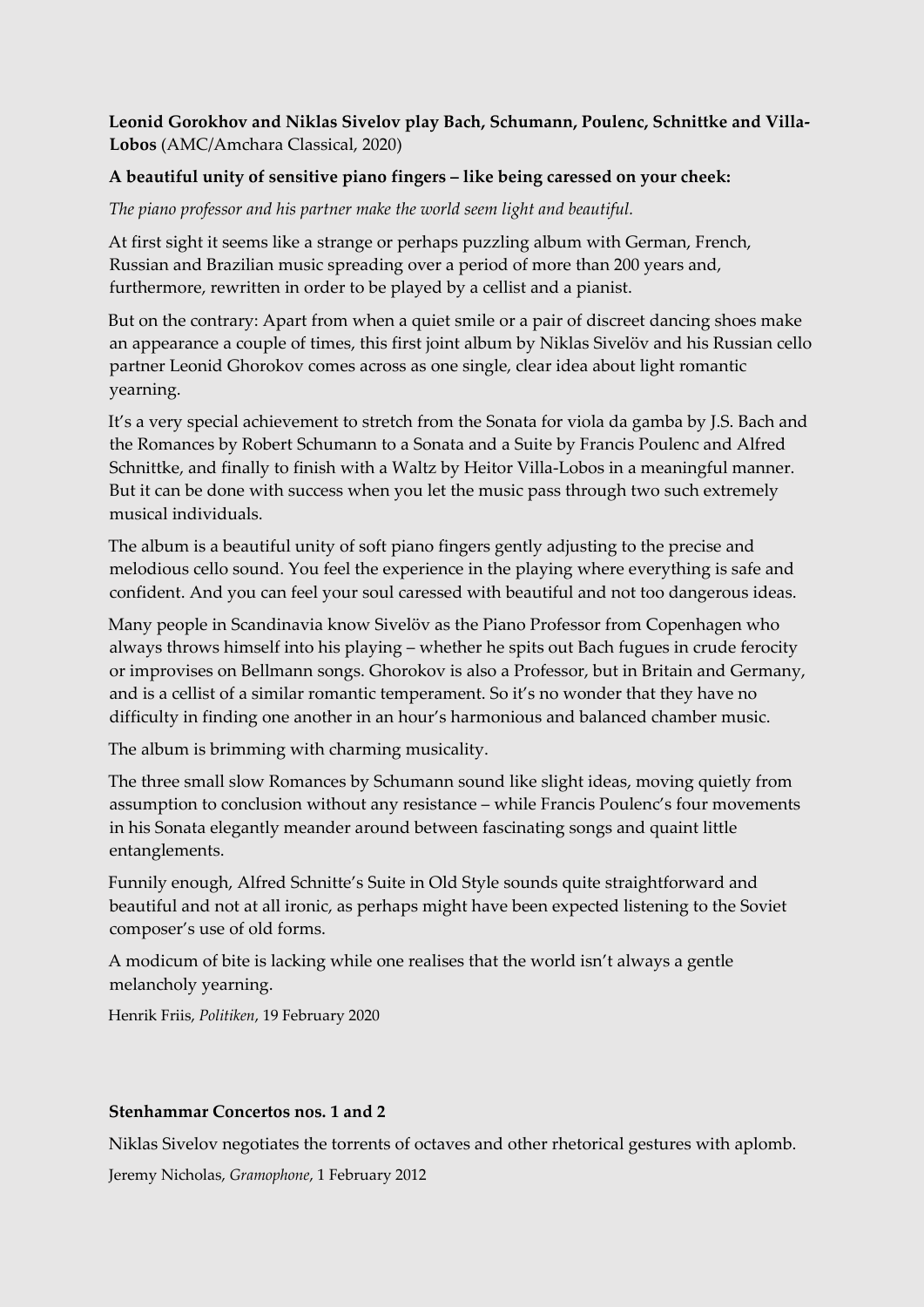**German premiere of** *The Unchanging Sea* **by Michael Gordon**, with the MDR Leipzig Radio Symphony Orchestra / Kristjan Järvi **(Gewandhaus,** Leipzig**,** 2018)

The melodies in the piano built up to a turbulent culmination using all the strength of the instrument. The strings gently led the initial piano chords back to familiar ground, helping Sivelöv to return to a safe harbour.

Paul Schuler, *LUHZE*, 20 January 2018

# **Royal Philharmonic Orchestra** / Sakari Oramo in Stockholm, 2016

For the performance of Felix Mendelssohn-Bartholdy's Piano Concerto no.1 (1831), Niklas Sivelöv took the stage. The work, written by a newly in love Mendelssohn, is full of energy and joy, and the orchestra and the soloist performed it intensively but clearly and precisely. Sivelöv made a convincing display of utmost virtuosity and lightness combined.

Jenny B., *Kulturdelen.blog*, 16 September 2016

# **An Extrovert's Brisk Dance Through Bach's Arpeggios**

Bargemusic Series, 7 January 2010

Mr. Sivelov approached Book 1 without an apparent agenda: unlike Richard Egarr, whose harpsichord performance at Weill Recital Hall in 2008 explored relatively recent theories about what "well-tempered" tuning meant to Bach, Mr. Sivelov played the work on the piano, in the standard modern tuning.

And unlike Daniel Barenboim, who seemed intent on giving each piece a distinct, personalized orchestration when he played the set at Carnegie Hall in 2007, Mr. Sivelov offered a unified view and varied his timbre and dynamics only subtly.

Mostly, he favored brisk tempos, bright timbres and a clean if sometimes weighty sound. You could question his speediness at times: in the opening C major Prelude, he played the arpeggiated figures so quickly that the lingering overtones made them sound almost like solid chords. Yet here and in several other unusually quick readings, he let the top notes in each arpeggio ring out clearly to create a graceful, floating melody. And particularly in the fugues, he maintained a remarkable transparency of texture.

At times — in the outgoing E major and G major preludes and fugues, for example — he leaned into the music almost like a jazz pianist, tapping his left foot quickly to a rhythm from within Bach's dense contrapuntal texture. But though extroversion was clearly Mr. Sivelov's preferred mode, he was sensitive to Bach's darker moods as well: his calm, supple performance of the D sharp minor Fugue and the organlike sound he brought to the stormy, chromatic Prelude and Fugue in A minor were among the highlights of his performance.

Alan Kozinn, *New York Times*, 7 January 2013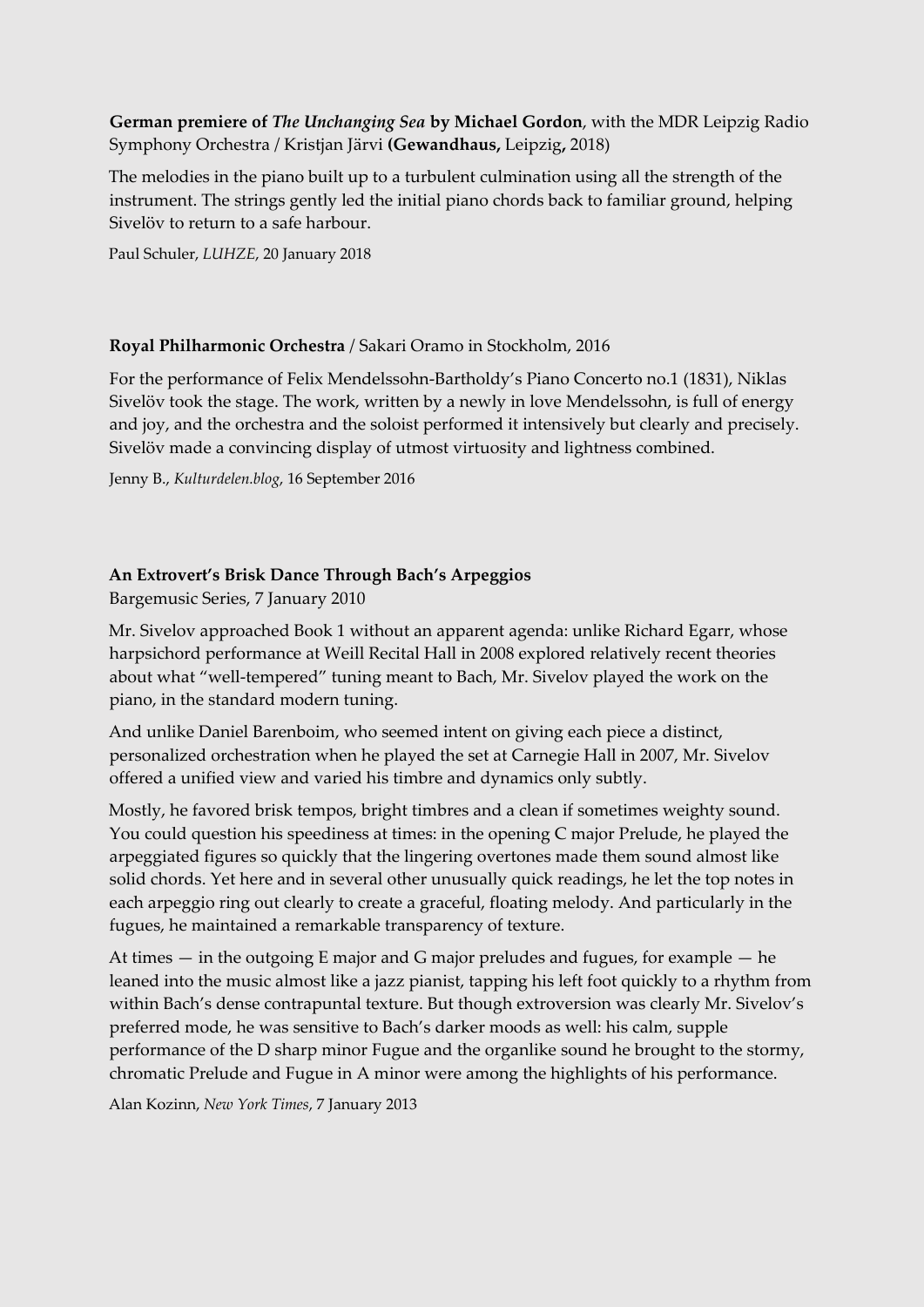## **Bach–Beethoven–Scriabin–Bartok**

LeFrak Concert Hall, Queens College, 24 September 2018

**Wonders never cease!** Here is a Swedish pianist (also composer) who has been completely off my radar; indeed even Google does not tell you much. And yet, this is one of the best piano recitals I have heard.

Right from the declamatory start of the Bach Partita no.2 one knows this is a pianist of substance. Dramatic, finely spun, yet with nothing forced (an absolute no-no in Bach for me), the opening set the tone for the piece. The dance rhythms are naturally rendered, yet at times spontaneous and almost jazzy. The counterpoints and the balance between the two hands are always perfect. This is Bach playing of the highest order, and I have never heard better, live or on record.

The Beethoven op.111 is equally awesome, opening also in a dramatic declaration. Sivelov's excellent technique ensures there is no ugly struggle, yet the uncommonly inventive music is deeply probed and hugely satisfying. The program I have to say is highly intelligent, and his playing makes us aware of the dance and jazzy elements common to both pieces. Bravo!

After a brief intermission, Sivelov plays a group of Scriabin, Sonata-Fantasy no.2, *Deux Morceaux* (opp. 57 and 59), and *Feuillet d'album*, Op.58. which are all rendered with the utmost color; the sometimes abruptly shifting vistas always sound interesting and never drifting, as they can be in lesser hands. The last piece was a stirring account of Bartok's Sonata. As before, Sivelov's rhythmic command is unassailable.

The pianist is a bit of an eccentric (perhaps that accounts for his obscurity). His soft shoes do not go with his tux, but one understands why he wears them, as he is prone to tap on the floor. Even more unusually, he vocalizes extensively, but the sounds are not the usual singalong type (Glenn Gould), nor moaning (Keith Jarrett), rather hoarser and closer to hissing and forceful exhalation. These antics can be distracting, but I'd gladly put up with them when the playing is on such lofty grounds.

This was a free lunch time recital on campus; the small LeFrak Hall is beautiful and cosy, and acoustically excellent. The program is going to be repeated at Town Hall today (also free); I almost feel like going again.

Doctorjohn, 26 September 2018

## **Bach And Beethoven**

The keyboard of Sthens Church's fine Steinway piano was this afternoon in the hands of one of the greatest pianists in Denmark – Niklas Sivelöv, professor at the Royal Danish Academy of Music. His programme was awe-inspiring; two of Beethoven's last sonatas, opp. 109 and 111, and Bach's Partitas nos. 2 and 3.

One gets the impression that Sivelöv can do anything on a piano. His technique is formidable, the fast tempi are perhaps a notch too fast, but it never affects his secure playing. His touch is firm, so each note stands chiselled, but he can also catch the soft and expressive in a movement. He is a man of contrasts.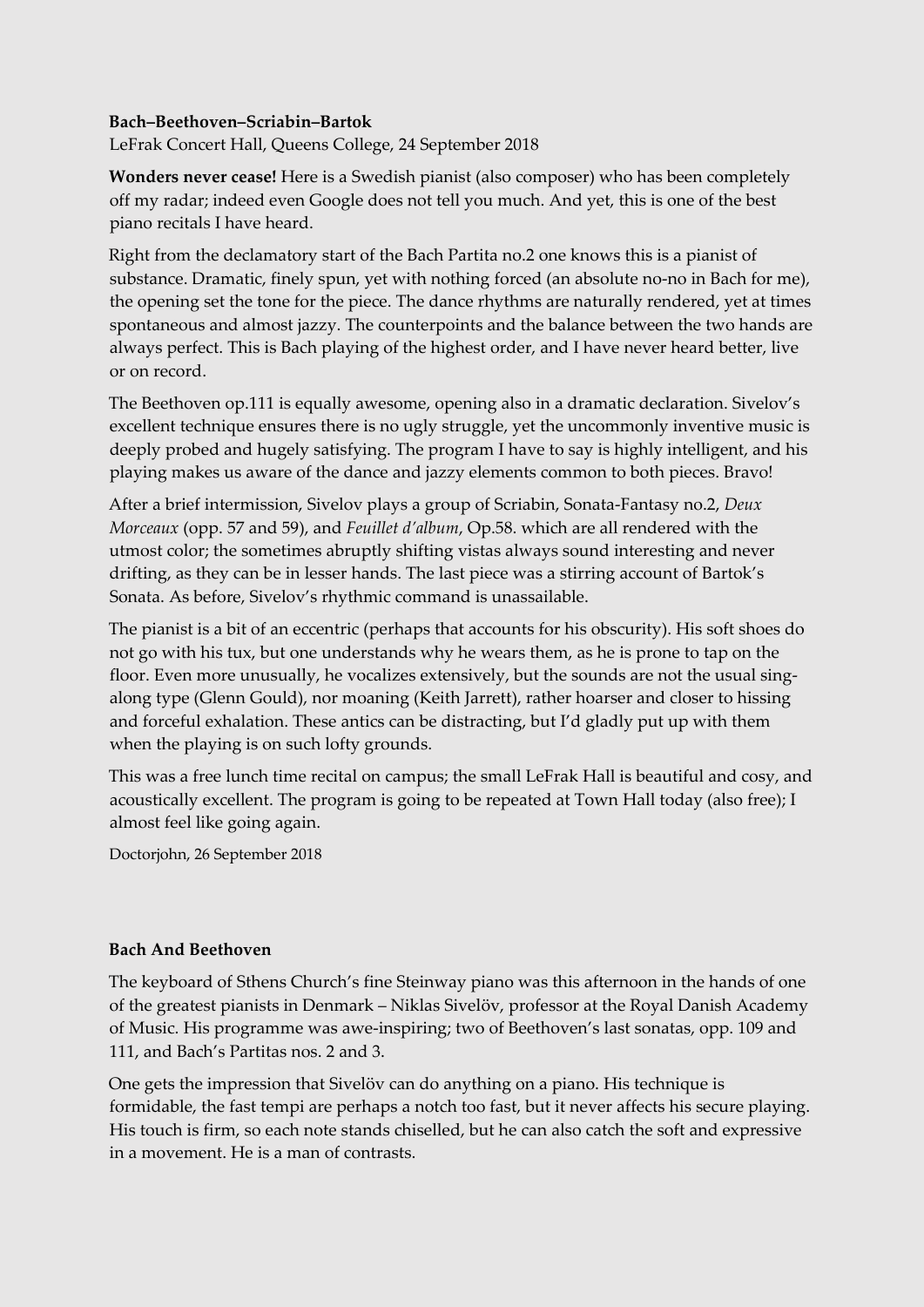The Beethoven sonatas are monumental pieces, they are the capstones of his sonata production, and can be seen as a farewell to a genre in which he has made more of an impact than any other composer. Niklas Sivelöv gave the sonatas life and radiance with his personal interpretation of the music.

Bach's partitas belong in another world. They are not less demanding than Beethoven, but they require a different approach. Instead of feelings it is the pulse of the music that dominates.

It was a wonderful concert with music by the two great Bs, Bach and Beethoven.

Ole Josephsen, *Helsingør Dagblad*, 9 November 2015

# **THE SWEDE SET THE PIANO ON FIRE!** – Stenhammar at Tivoli Concert Hall

My goodness what a pianist the Royal Danish Conservatory piano professor is. Forget about dusty professor fingers. This Swede is an artist with a capital A! That Sivelöv this evening in Tivoli also showed us his technical capacity and his romantic-virtuoso sense of style with warmth, strength and, at the same time, soft and fascinating pianistic way of extracting sound from the Steinway piano made the experience of hearing the piano part in Wilhelm Stenhammar's piano concerto into something that alone had deserved top marks.

Thomas Michelsen, *Politiken*, 15 June 2014

# **IRRESISTIBLE (UN)PROFESSORIAL COMBINATIONS**

The cellist Leonid Gorokhov and the Swedish pianist Niklas Sivelöv together with their first sure-to-be-a-hit CD

The two consummate musicians play music of 200 years by five composers from four countries and two continents. They begin with Bach and continue with Schumann and Poulenc. They finish this cleverly combined, indeed composed, program that emphasises their individual strengths with Schnittke and Villa-Lobos.

The two musicians are similar in that they each hold a professorship: the Russian-born Briton Leo Gorokhov at the Guildhall School of Music in London and also at the University for Music and Theatre in Hannover, and the Swedish Sivelöv at the Royal Danish Academy of Music in Copenhagen. Above all, however, both are convinced that precision and faithfulness to the written music do not suffocate the making of music 'in the moment' but rather allow it to unfold.

The only downside: after almost 60 minutes the enormous listening pleasure has unfortunately come to an end. Consolation and advice: After the breathtakingly beautifully arranged and affecting 'Valsa da Dor' by Villa-Lobos, head straight for the first number. There just remains the hope that the professors will play together again soon.

Peter Kislinger, *ORF*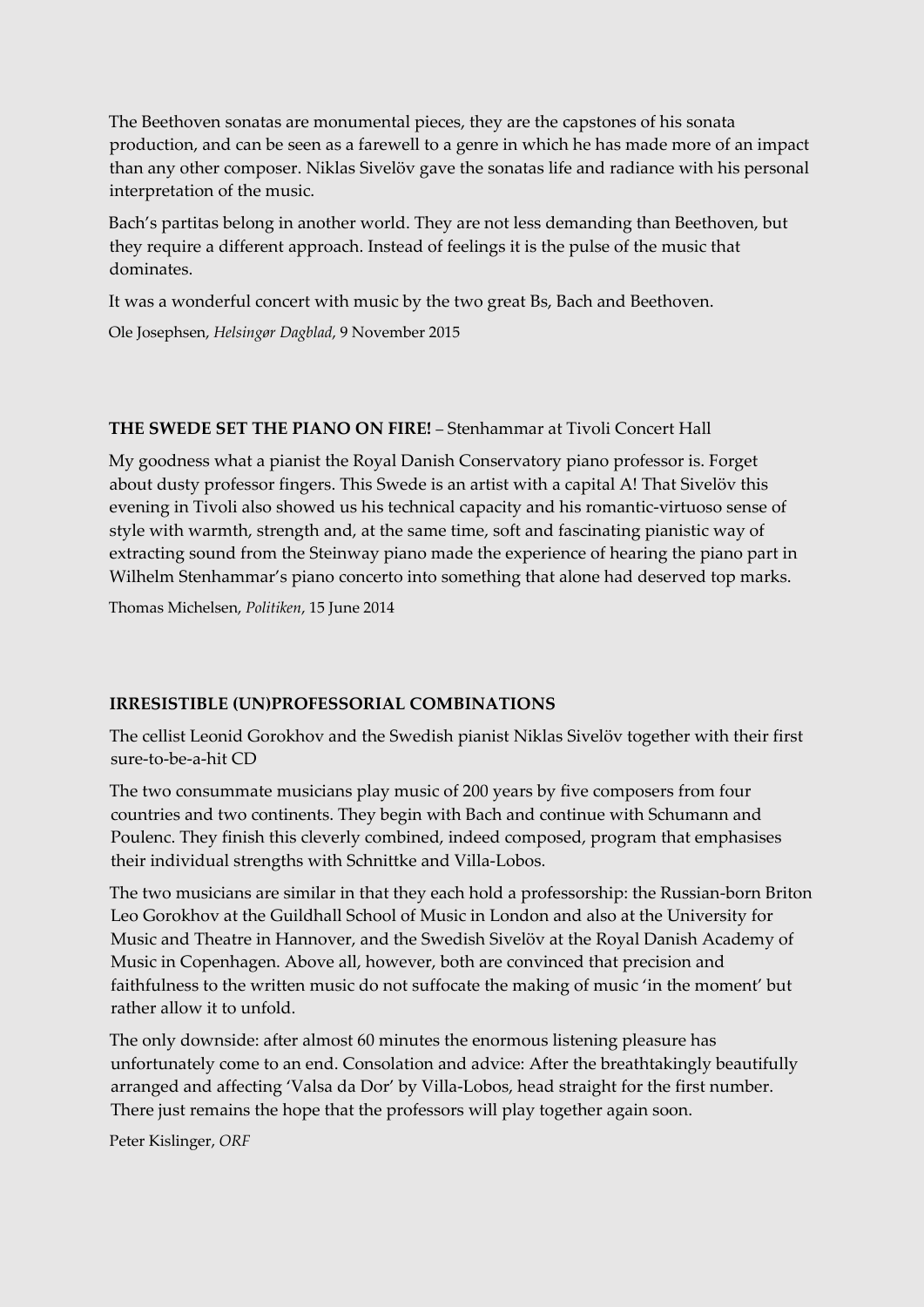# **Stenhammar** – Tivoli Concert Hall

It is said that Stenhammar was a piano virtuoso of international class, but he did not care to travel and live out of a suitcase. He settled in Gothenburg, transformed the city orchestra into an elite ensemble and stayed there until his death in 1927.

Is that why nobody knows his ambitious concertos for piano and orchestra? Niklas fortunately does. He has even recorded them with the orchestra in Malmö a few years ago. And when one has heard him play no.2 on a Thursday in Tivoli, one does not easily forget it. Sivelöv is a Swedish professor at the Royal Danish Music Concervatory and is an artist of Stenhammar's kind.

He is partly virtuoso: Quiet passages are heavenly poetic in his hands, fast passages slick as eels, powerful sections quite Russian and without any filter.

He is equally creative. When he thanked the audience for their even, rhythmic applause it was with an encore of his own. He began with five seconds' romance *à la* Schumann and continued with improvisations *à la* Keith Jarrett.

Søren Schauser, *Berlingske*, 15 June 2013

## **Exotic Soloist**

Niklas Sivelöv, a world-renowned Scandinavian pianist who has won numerous awards and distinctions over the years including the Diapason d´Or and a Cannes nomination for best twentieth century recording, performed last Tuesday at the Newman Center to students and the public.

Despite the snowy conditions, the event gathered sixty people to the Frederic C. Hamilton Family Recital Hall where Sivelöv demonstrated his music expertise through a unique performance with style and amazing skill.

Sivelöv played a standard set of works by European composers; however, his recital was anything but standard. Mixed with emotion and movement, Sivelöv's love for the music was evident each time his fingers touched the keys and throughout his hour-and-a-half-long performance, Sivelöv kept the audience spellbound.

The majority of the audience had been respectfully refraining from clapping until after each song was complete; however, the standing ovation at the end proved he had wowed the crowd.

*The Clarion*, 16 April 2013 [Denver, Colorado]

## **Drama**

Drama was also offered in what was really, although not nominally, the central piece of the evening: the revival of Niklas Sivelöv's piano concerto. This piece is a volcanically rushing collection of artistic outbursts – at one point virtuosic verging on Rachmaninov, at the next point grandiose like Copland, at the next again swinging hard like Kapustin and all the time Sivelöv-like, turning everything upside down inventively. As soloist Sivelöv stormed the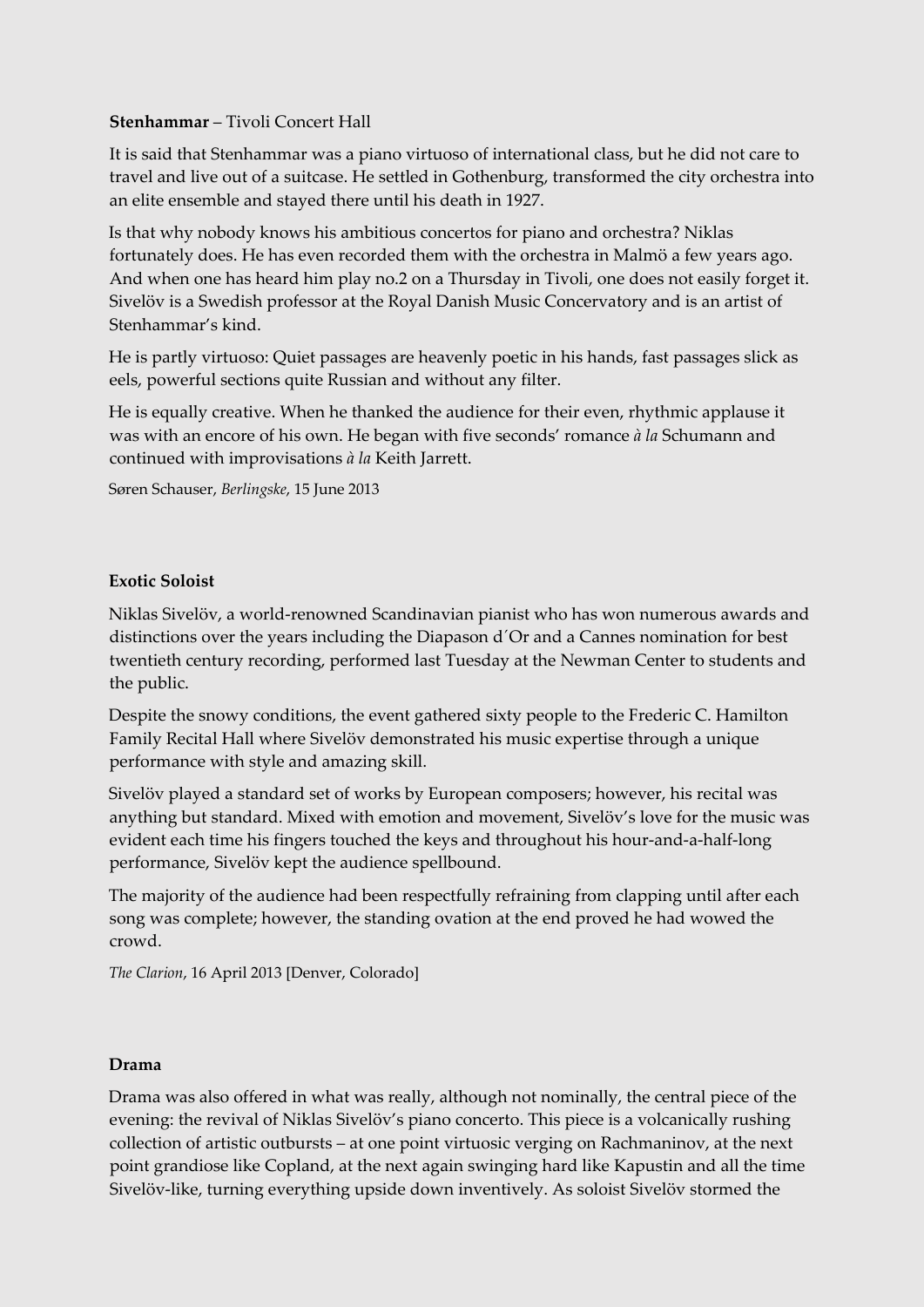keys in veritable cascades in a part that (including a lot of improvisations) if it were unaccompanied would be a piece in its own right. The ample and extremely responsive work of the orchestra acted like a beautiful edifice to this musical monumental building. Also the encore, the first movement of Beethoven's 30th Piano Sonata, had some small Sivelöv signatures.

Fredrik Fischer, *Helsingborgs Dagblad*, 25 March 2013

## **Luxurious and Sparkling**

Here is a possible pub quiz question from Stockholm: Which is the most often played Swedish piano concerto?

That would be the Piano Concerto no.2 in D minor by Wilhelm Stenhammar (1871–1927). Exactly. Almost everyone knows the national composers of Norway (Grieg), Finland (Sibelius) and Denmark (Nielsen), but Sweden calls for some head-scratching. Stenhammar probably comes closest to that designation, but it is his solid Germanic musical training from Berlin, often untouched by folk influences, that makes him somewhat less distinctive. Both of his piano concertos are, however, totally enjoyable examples of Romantic piano writing.

The shorter Concerto no.2 of 1908 unusually begins with a solo introduction by the piano (as in Beethoven's Fourth and Rachmaninov's Second), which is never heard again (as in Tchaikovsky's First). Its movements play without a break (like Liszt's) but contain memorable moments and melodies, including a romping finale with Schumannesque themes. The four-movement Concerto no.1 in B flat minor of 1893 plays for a monumental 42 minutes. The influence is clearly Brahms's Second Concerto, but Stenhammar does not slavishly copy. There is enough individuality and wealth of ideas to sustain its length. The slow movement radiates beauty and warmth, before the work closes with an almost folksy lightness. Swedish pianist Niklas Sivelöv breathes a blend of lyricism and virtuosity that makes the music luxuriate and sparkle.

This is the only combination of both concertos at budget price, a must for lovers of Romantic concertos.

Chang Tou Liang, *Pianomania*, 1 December 2012

## **Stenhammar**

## ★★★★★

It is possible to find real treasures amongst Naxos's many releases, such as Malmö Symphony Orchestra's recording of Wilhelm Stenhammar's two piano concertos with Niklas Sivelöv as the adventurous soloist. It is without doubt the piano professor and not the conductor Mario Venzago who is in command in this recording. And when someone like Sivelöv has performed *Ice Piano* (Fredrik Högberg) he has apparently no fear of venturing out on the ice in Stenhammar – without slipping.

Johanna Paulsson, *Opus Magazine*, 1 December 2012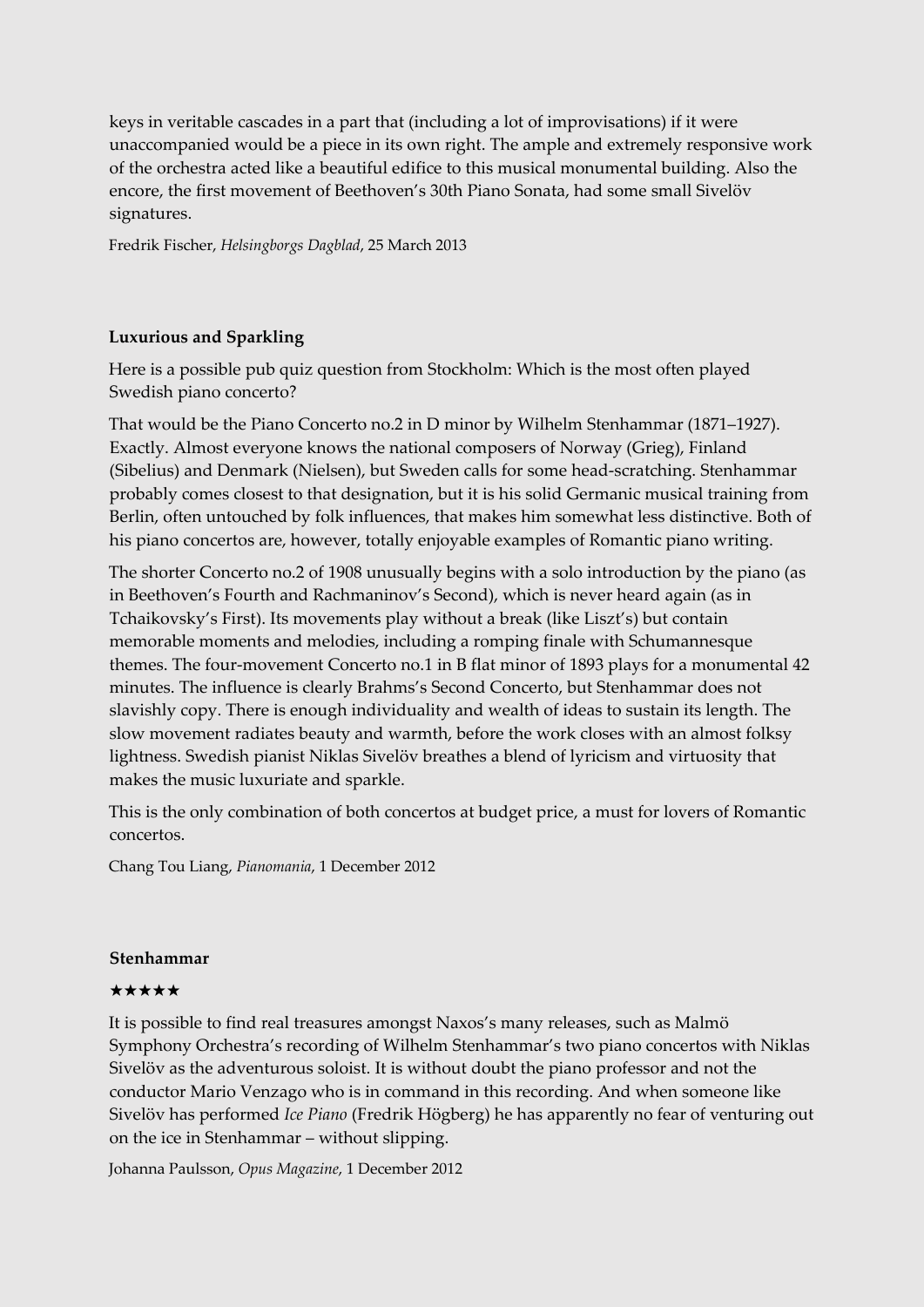## **Formidable**

On this disc one can compare two different styles in Stenhammar's work. The first concerto is late Romantic and highly influenced by Brahms. The second and better concerto is from a different period and with a more personal style, which is reminiscent of one of Liszt's Adagios. In order to perform and interpret both pieces it is necessary to have a pianist who can take on great challenges, as the degree of technical and expressive difficulty is very high. Sivelöv is formidable in both concertos; extremely virtuosic in the *Moderato* movement in the second concerto and intense in the first concerto's *Maestoso* movement. Overall, he is constantly convincing and communicative. The Swede is brilliantly accompanied by the Malmö Symphony Orchestra and it is presented as a serious and enthusiastic piece of work. Venzago extracts the best from soloist and orchestra and he conducts with the passion that is essential for this kind of music. The CD is – particularly in the light of Sivelöv's performance – to be recommended to those who have a special passion for Romantic piano concertos.

*Ritmo*, 1 April 2012

## **Evocative Despite the Burning Piano**

Fredrik Högberg's *Ice Concerto* is written for the world-class pianist Niklas Sivelöv, native of Skellefteå, music professor in Copenhagen and one of the few Swedes who has won an award at the prestigious American Independent Music Awards, in the category Classical Album of the Year. Högberg and Sivelöv work very well together – they seem to share the same spirit and they also have the same kind of insubordinate playfulness. With an impressive fearlessness Sivelöv finds his way through Högberg's musical world with an expression and presence that is felt here and now; co-creator and at the same time a technically brilliant soloist.

Elin Axelsson, *Folkbladet*, 24 November 2012

## **Plays with Warmth and Spontaneity**

Norrlands Operan has again commissioned a new piece and the premiere of Fredrik Höberg's multimedia concerto *Ice Concerto* took place last night. The Swedish world-class pianist Niklas Sivelöv was soloist … N. Sivelöv's brilliant and sensational playing of the very advanced solo part cannot be praised enough. Here were eruptive cascades, rhythmical long and intensive lines and sensitive rippling playing to impress the most demanding audience. It was a formidable development in one of our most well-known international pianists.

*Västerbottens-Kuriren*, 23 November 2012

## **Wide-Ranging Piano**

The Swedish pianist Niklas Sivelöv is a musician who loves contrasts. His fondness for contrasts combined with a dazzling technique and a precise touch enables him to tackle the most hair-raising musical challenges, as we were allowed to hear Wednesday evening. His address to the audience explaining the connection between Bach on one hand and the pieces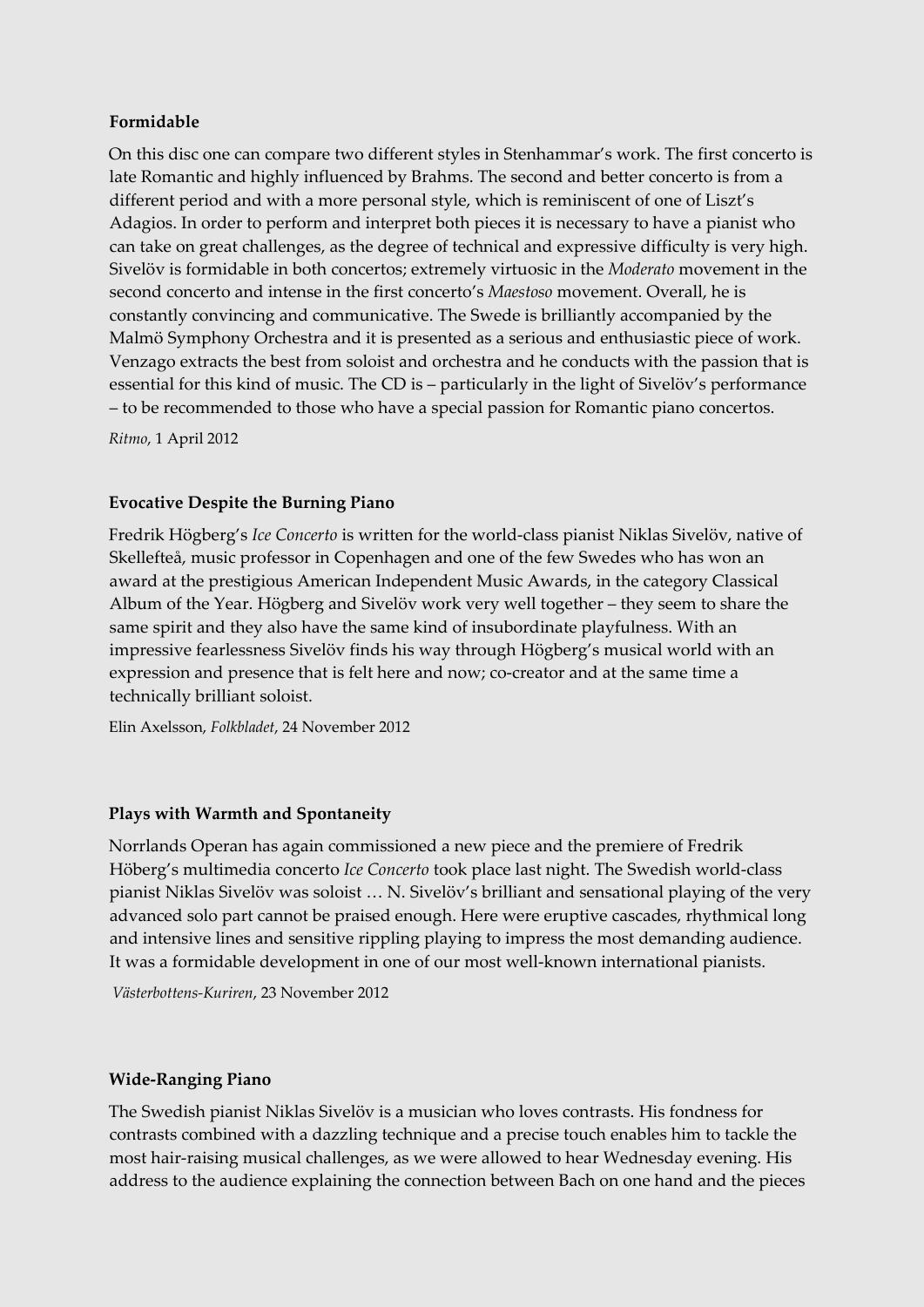by Liszt, Beethoven and Bartók on the other could not explain away the intense tension emerging between Bach/Liszt before the interval and Beethoven/Bartók after.

Bach's C minor Partita is a marvellous piece containing great contrasts. Sivelöv used his tremendous technical surplus to draw up sharp contrasts already in the introductory parts of the sinfonia, and with his perfect touch he carefully shaped the character of each particular movement; the beautiful melodic duets in the allemande and sarabande, the playful, delicate flow in the courante, and the springy, dancing rhythm in the rondeau and capriccio. Bach's music as structure but also movement and dance.

The contrast to Liszt's *Années de pèlerinage* was marked. The seven movements cast in an orchestral tonal language were light years from Bach's melodic lines. But Sivelöv also masters this challenge to perfection, to shape the sound of the piano as if it were an organic, pliable material and at the same time find the melodic core, which focuses on the musical course. Beethoven's late sonata in E major combines these two approaches as an intense drama in the two first movements and with an unearthly beautiful melodic song in the third movement's theme with variations. This late Beethovenish balance we have also heard previously demonstrated by Sivelöv in the last great sonata in C Minor.

And then there was time for the last somersault of the evening with Bartók's great sonata from 1926. Here Sivelöv chiselled and shaped the first movement into a percussion orchestra – as a 'Sacre' movement for piano, while the second movement stood fragmented in its strange awkward tonal shapes. The last movement was a fireworks of percussive effects that hung in the air at the end like gunsmoke.

With an encore, two Argentinian dances by Ginastera, the world that Bartók had split to atoms was again united into a whole. But only for an instant until Sivelöv ended a spectacular evening with a final exuberant, pulsing movement.

Tore Mortensen, *Nordjyske Stiftstidende*, 21 September 2012

## **Absolutely Superb**

Listening to this instantly appealing and well-crafted music put a query in my head. I wondered how many times one of Sweden's greatest composers had been performed at the self-styled "World's Greatest Classical Music Festival" – the BBC Proms. The answer – in over 100 hundred years – might surprise: seven pieces.

Although there is recorded competition for this music – I have not heard the recent Hyperion disc in their Romantic Piano Concerto series – at the Naxos price advantage and deploying the idiomatic and ever excellent Malmö Symphony Orchestra this is a winner. Soloist Niklas Sivelöv has a Stenhammar pedigree, having recorded a solo recital disc of the composer also on Naxos.

Naxos place the larger sprawling Piano Concerto no.1, op.1 second on the disc. Sivelöv makes a very convincing and muscular case for the work. Certainly, by taking a good five minutes less time than Mats Widlund on Chandos (an epic 47:18) he (Sivelöv) minimises the discursive elements in the work. I have not heard the Brilliant/BIS First Concerto but this current recording's Second Concerto is considerably finer than Cristina Ortiz's performance. Simply put, Sivelöv has a more impressive technique. This is most clear in the quicksilver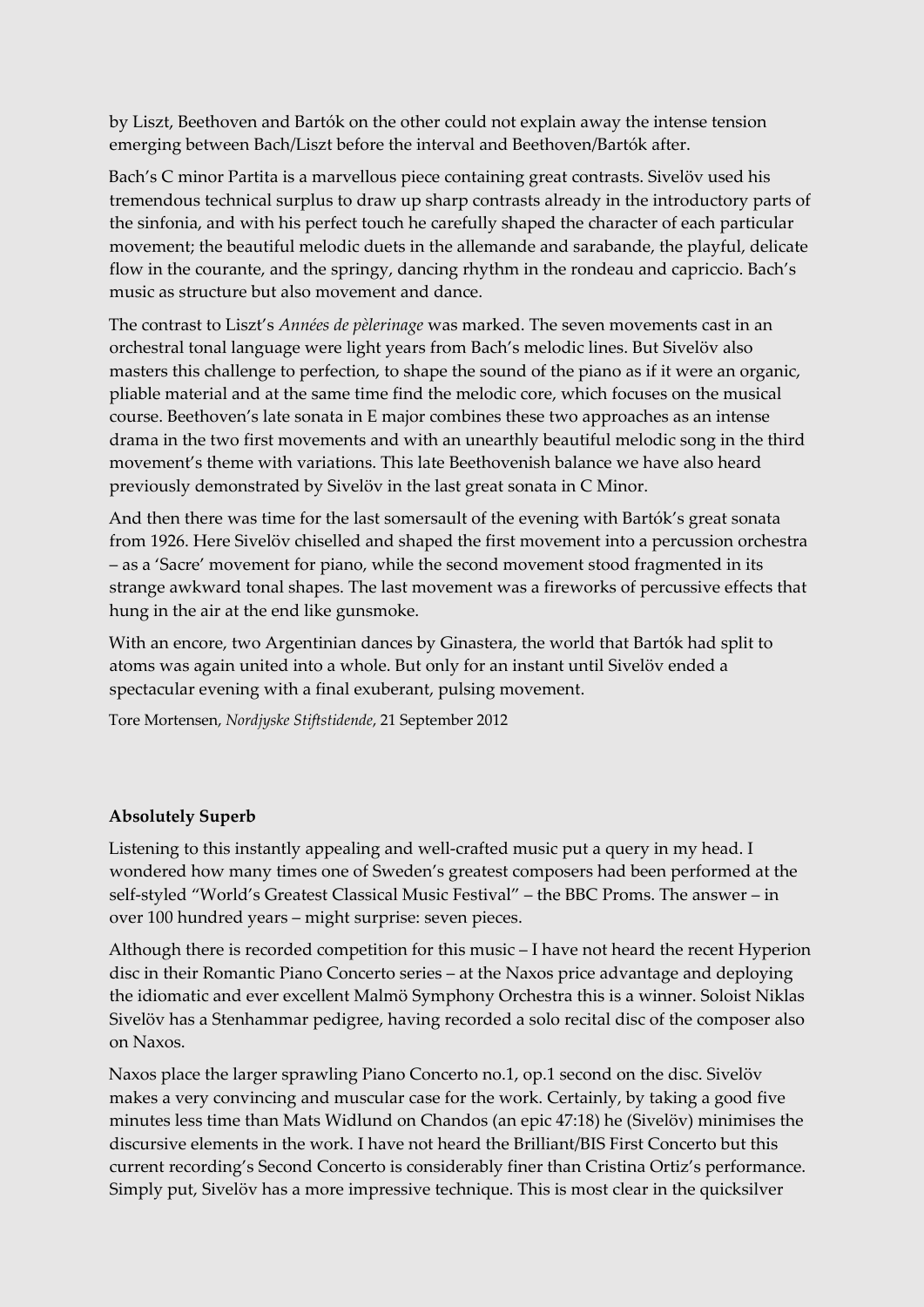scherzo which is interpolated into the first movement proper. Here the kinship with Rachmaninov in general and the Rhapsody on a theme of Paganini in particular stands out. Important to note though that the Stenhammar is the earlier work by some twenty-seven years. Sivelöv is absolutely superb here; all fleet gossamer passage-work and dextrous crossrhythms. Conductor Mario Venzago is totally at home in this idiom and the Malmö orchestra sounds very fine.

Certainly it remains both absurd and shameful that institutions like the Proms have yet fully to embrace the music of this most talented yet modest man.

For all lovers of Romantic piano concertos this disc will bring great pleasure.

Nick Barnard, *Music Web International*, 21 December 2011

## **Great Playing by Piano Professor**

The first piece was Bach's Partita no.2 with its characteristic dances, followed by Beethoven's richly varied Sonata no.30. Liszt, who was recognised by his peers for his advanced musical ideas and technique, opened the second half of the concert with *Année de pèlerinage*, *livre* 1, with freshness and full power. Bartok's Sonata, with its driving rhythms and fantasies, ended the concert. The pianist, composer and professor made full use of everything the pieces demanded and displayed it with advanced interpretation and technique. The encore was improvisation on a song by Bellman.

Uno Uudelepp, *Helsingborg Dagblad*, 29 May 2012

# **Satisfying with a great drive**

Convincing master concert of Scandinavian works at the Konzerthaus

Only a few people in Germany will be familiar with the Swedish composer Wilhelm Stenhammar; yet his second piano concerto in D minor, op.23 is absolutely worth discovering. Just as fascinating as Stenhammar is his compatriot Niklas Sivelöv, who has released both piano concertos on CD. They [Staatsorchester Rheinische Philharmonie under Garry Walker] have made an excellent choice in the Swedish pianist, who has considerable success as a composer as well, and feels comfortable with both classical music and jazz. Sivelöv dives deeply into Stenhammar's work. His stupendous technique, virtuoso dexterity and vivid articulation even in the fastest runs are remarkable. But what makes it truly exceptional is the level of his immersion. More than just playing the music, he lives through it intensely and functions as both an impulse giver and a catalyst for the orchestra. Thus soloist and orchestra inspire each other to peak performance, which was rewarded with standing ovations by the audience and an improvised encore by Sivelöv. "A little folklore, a little Debussy, a little Keith Jarrett", he commented on it after the concert.

Elisa Reznicek, *Badische Neueste Nachrichten*, 26 February 2018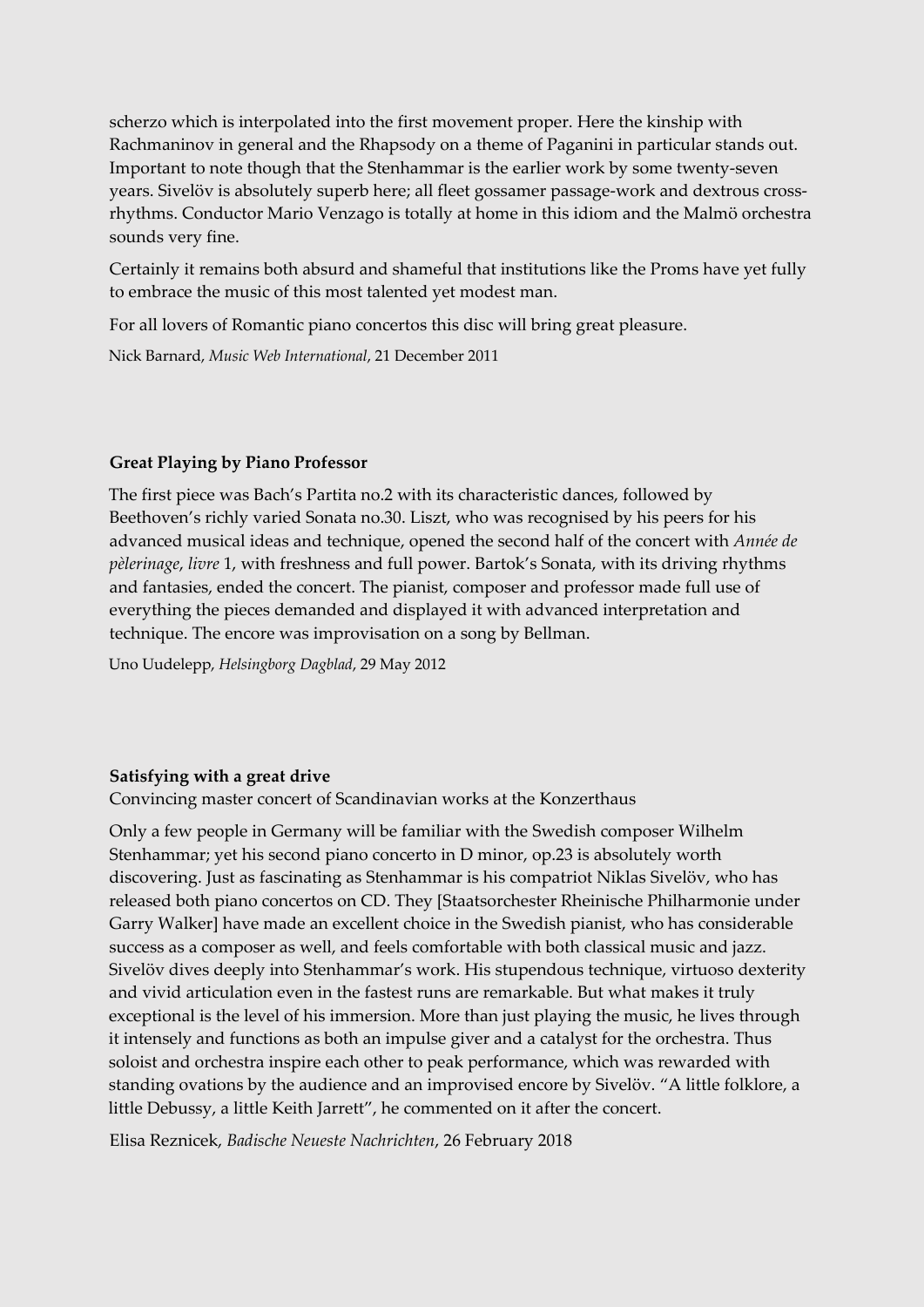# **Fratres [Brothers]**

This is the title of the famous piece by Pärt that has given its title to the recital with Polish violinist Szymon Krzeszowiec and Swedish pianist Niklas Siveløv, whose narrative abilities allow the piece to develop naturally. In the beginning of the program the two musicians show an attractive sense of humour in 'L'introduzione' from the *Pulcinella* transcription, and equally the elegance that concludes the cycle.

The final fugue in the Reger was perfect, with clear polyphony and cohesion between the two artists. Also containing a fugal episode, the suite by Alfred Schnittke that followed was interpreted with a character that went far beyond the Baroque prettiness in the opening *Pastorale*. A CD that comes to us as a fresh breath of air.

Nicolas Derny, *ResMusica*, 26 March 2012

## **Second to None**

The two concertos are moving, and under Venzago's baton never exaggerated.

Sivelöv's elegant flight over the deep and dark expanses reminds one that an inheritance from Wagner can also be transformed into sensitive melancholy.

And with a perceptive Sivelöv at the keyboard, one is constantly reminded how much there was at stake for the elegant Swedish composer with only 45 opus numbers.

One cannot find a better performance of these concertos.

Jens Povlsen, *Musikguide*, 2 February 2012

## **The Finest Performance**

These wonderful recordings of Stenhammar's piano concertos make a superb introduction to his music, too much of which is unfamiliar outside his native Sweden. The Second Concerto (1908) is a masterpiece; the First (1894) isn't quite. Both try to negotiate between the perceived polarities of Liszt's and Wagner's experimental chromaticism on the one hand and Brahms's tempered romanticism on the other. While Stenhammar's colossal First Concerto expands on Brahms's symphonic technique, the tense, if extraordinarily beautiful Second uses Lisztian cyclic structures to constrain its complex material within a single musical span. Stenhammar specialist Niklas Sivelöv plays them in a no-holds-barred, high-Romantic way, while the Malmö Symphony under Mario Venzago is tremendous. Some might prefer the harder edge and comparative detachment of Seta Tanyel with the Helsingborg Symphony and Andrew Manze on Hyperion. But it's hard not to be swept away by the Naxos disc, and the performance of the First Concerto is the finest I know.

Tim Ashley, *The Guardian*, 10 November 2011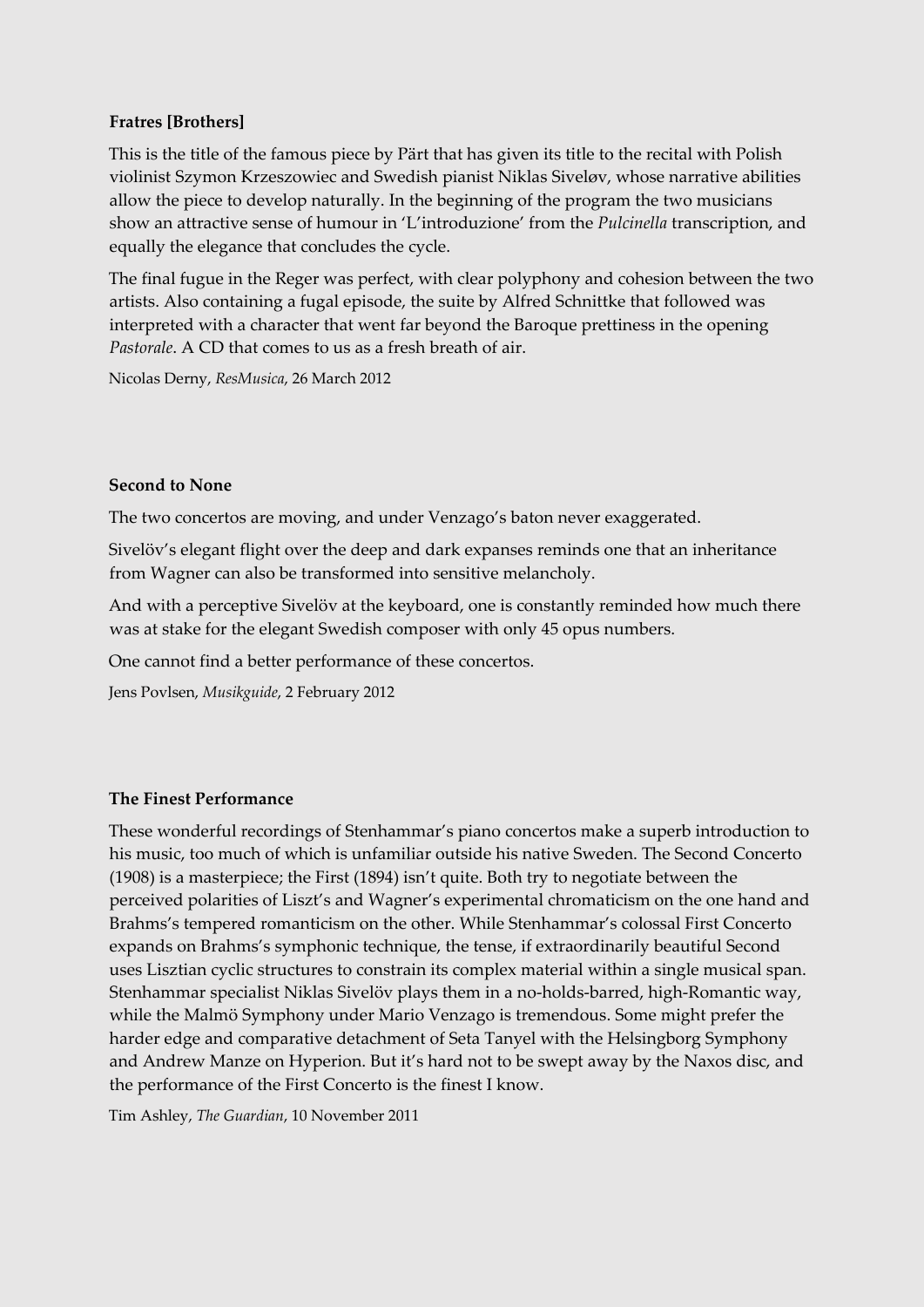# **Startling**

My main and favourite Naxos recommendation is Niklas Sivelöv's startling new interpretation of Stenhammar's Second Piano Concerto with Mario Venzago and the Malmö Symphony Orchestra. It is up to now the most inspiring and most beautiful piano music by a Swedish composer.

Martin Nyström, *Dagens Nyheter*, 9 December 2011

## **Not All Black and White**

One can certainly sense more than black and white – even red – in Wilhelm Stenhammar's dramatic and emotional piano concertos. It becomes especially apparent with the dynamically gifted Niklas Sivelöv at the piano and Mario Venzago conducting the excellent Malmö Symfony Orchestra. In the first concerto Brahms sits on the composer's shoulder and is quite dominating, regarding originality, even though it is a very enjoyable concerto. The second concerto on the other hand was composed a number of years later, and here one meets a powerful and independent composer in a work that must be counted as one of the most important pieces written by a Swedish composer in the 19th century. One can't help noticing that Stenhammar was a piano virtuoso.

Björn G. Stenberg, *Upsala Nya Tidning*, 9 December 2011

# **Catching**

And although the young Prokofiev's piano test piece has intense passages of simple melancholy, the phrases teetered on the border of ironic comments on the Romantic piano concertos of the past.

Niklas Sivelöv knew all about the complexity in the music and therefore his interpretation of the 15-minute long piece was both impressive and captivating. He changed between – with highly contrasted tempi – lyric melody, extreme climaxes and small quaint motifs reminiscent of honky-tonk with the greatest ease. Sivelöv is a special personality with a large musical heart, and when he embraces the music with all he has got, wild things happen.

Actually, Sivelöv's attractive playing made it difficult to concentrate on the role of the orchestra, but the passages I heard were very musical and supple.

Henrik Friis, *Politiken*, 28 March 2011

## **Sparklingly Clear Steinway**

Rarely does one hear piano works presented so sparklingly clearly as with Swedish pianist Niklas Sivelöv, placed solidly at the wonderful Steinway grand piano in Tøjhuset.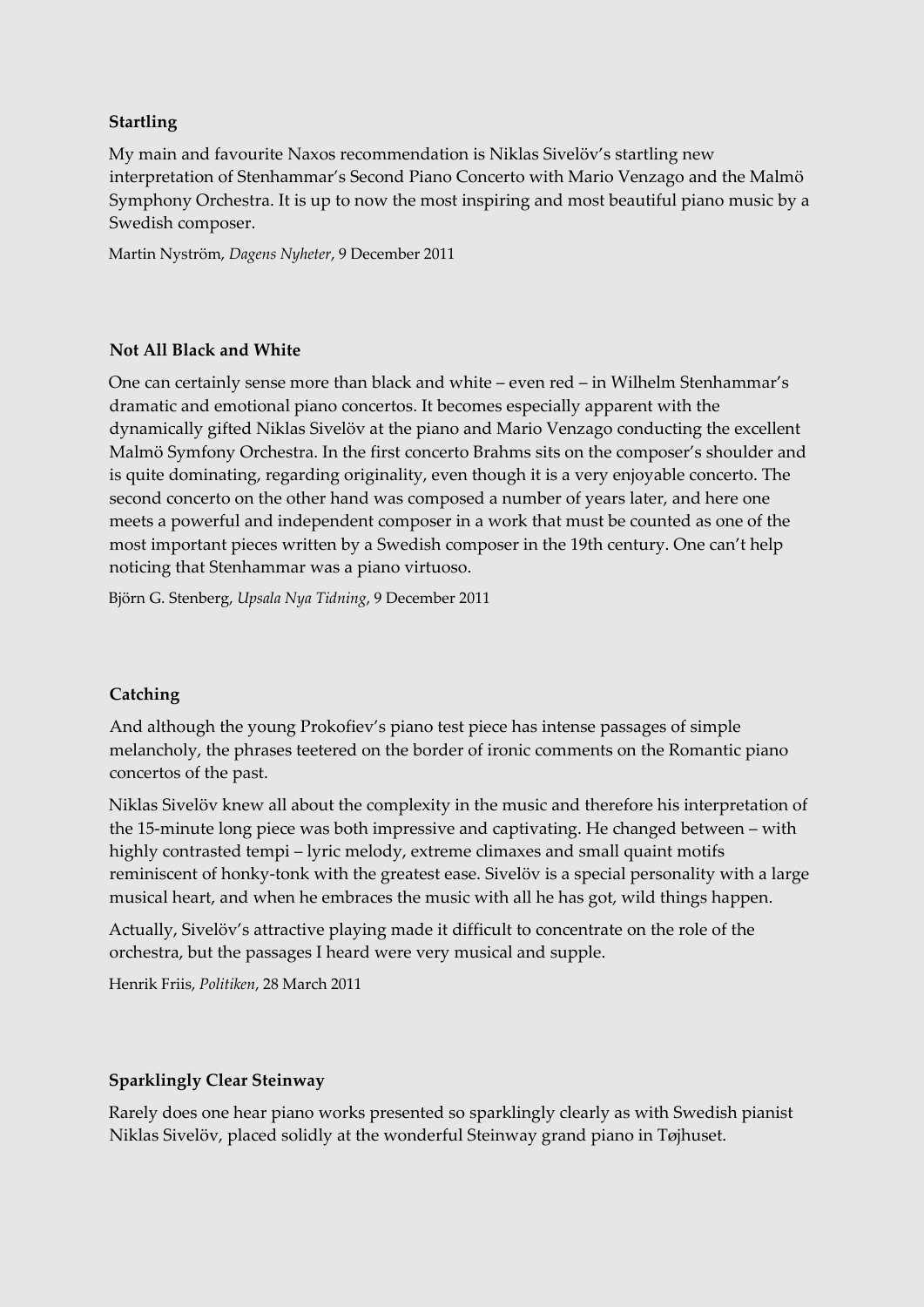The Steinway blossomed superbly under Sivelöv's command. Never have I heard the piano sound so splendid and deeply appealing as last night. Sivelöv is of course represented in Steinway's Hall of Fame in Hamburg, together with pianists such as Rubinstein, Horowitz, Glenn Gould and Barenboim.

Sivelöv's playing is generous. He offers strength and vision in his playing. He interprets formidably and is sure to have his audience with him at all times. The music stands fresh and new in the room as though it is created here and now for listener and artist at the same time. Of the material Francis Poulenc's and Ginastera's pieces are made of, Niklas Sivelöv created musical *haute couture*, which made the listener sit up and prick up one's ears. His interpretations are a must: commanding in expression and imperative in content.

He had not made it easy for himself. All pieces on the programme were extremely demanding. Artful canonic voices in Bach's a minor Partita paired with strong rhythmical explosions in the corrente and the three last movements, where rhythm and harmony enchant. Fantastic.

The piano sounded quite different in Schumann's G minor sonata with the lovely and intensely romantic *andante* movement given voice by Sivelöv. Many pianists make Schumann muddy, but this could never happen for Sivelöv. His playing is cleansed of the unnecessary and his ability to portray the music is clear.

Poulenc's *Soirées de Nazelles* suited Sivelöv's knife-sharp and analytical playing superbly. Poulenc waves his wand within the neoclassical language and Sivelöv is a more than alert interpreter. Again the artist's ability to shape the many motifs did big things to the music. The movements stood delineated energetic and clear in time and space.

Ginastera's Argentinian Dances are inspired by folklore and were a beautiful conclusion to the evening's programme and gave yet again a display of Sivelöv's impressive art of interpretation. One left the concert deeply moved with the sound of the encore – a song by Bellman in one's ears.

Unexpectedly, I managed to thank him very, very much. He replied with a smile and a nod. High class.

Lars Zachariassen, *Fredericia Dagblad*, 28 January 2011

## **Cleanly Defined and Pleasing**

Though composition had to take second place to a performing career as a pianist and conductor, Wilhelm Stenhammar left to the world two fine piano concertos. It was, however, together with his Second Symphony and the Serenade, to prove the peak of his compositional career. Whereas the First was a lengthy score, the Second was relatively short, its three movements linked to form one long span. It is a work full of joy, and though it was already in an outdated style for the early 20th century, it gives great pleasure in a style more related to Rachmaninov than Brahms. It was thought that the score and parts of the First Concerto were destroyed in a Second World War fire, until another copy was discovered in the 1990s.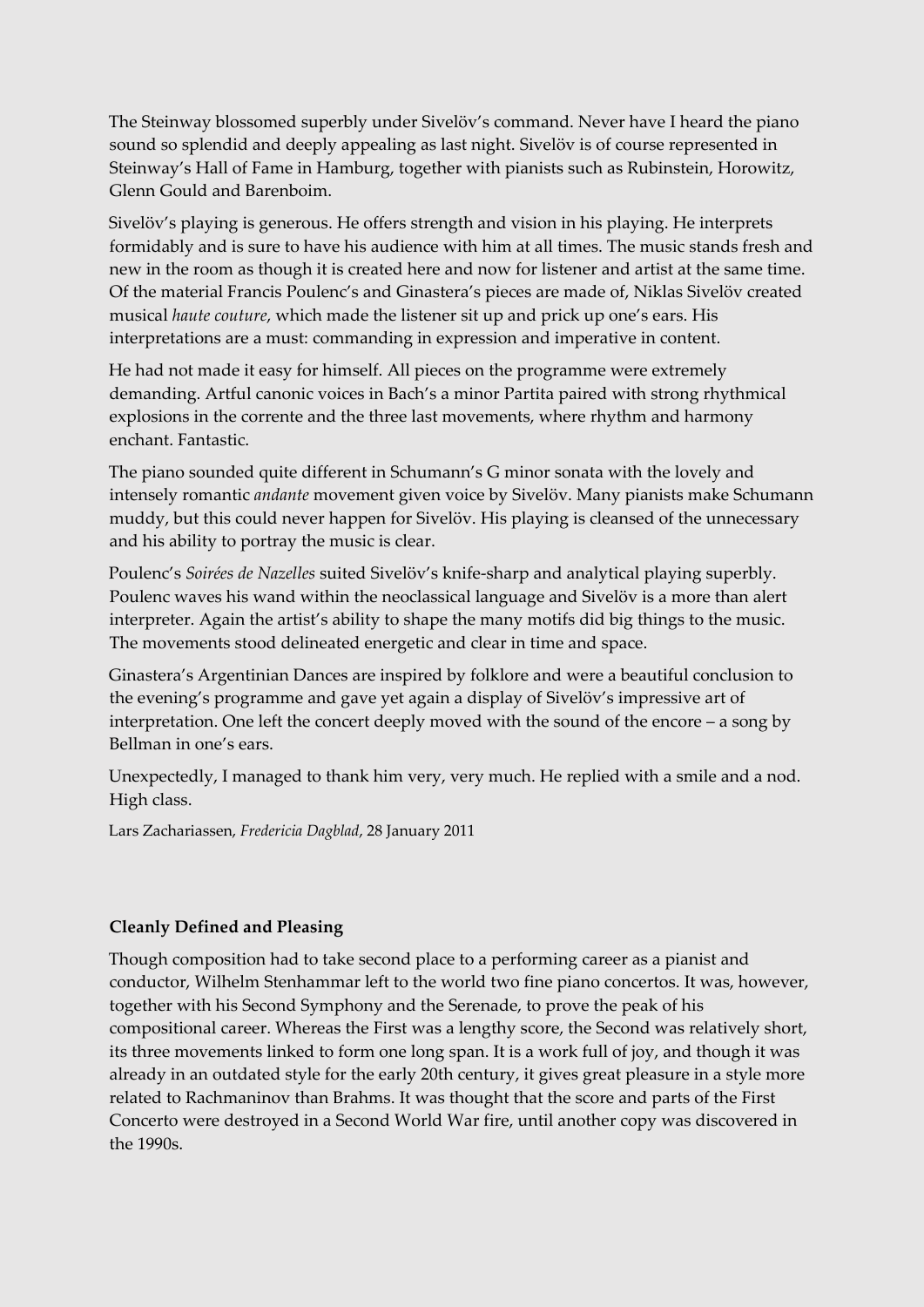I think I have heard all the recorded performances of both works, and would certainly place this one from Niklas Sivelov as my recommendation. He goes deep into both scores, with every dynamic and rhythmic nuance keenly observed. He also has the most persuasive partners in the Malmö Symphony and Mario Venzago, and if the recorded sound needed more air around it, it is cleanly defined and pleasing.

David Denton, David's Review Corner, Naxos.com, 1 November 2011

## **Pianistic Abundance**

Certainly Sivelöv is an intelligent artist. but the way he makes music is intelligent use of emotions more than of science. Here is no cold or mechanic exactness. Here is music to be expressed and a man who is completely absorbed in the execution.

The programme consisted of excerpts of Bach's Wohltemperierte Klavier which Sivelöv performed in a quiet, meditative state and it seemed like a preparation for Schumann which followed. Schumann's second piano sonata is a journey in hopelessness and darkness of the soul. Sivelöv's emphatic interpretation of this emotional as well as technical mountain climb seemed to be a creation of the moment. Schumann's angst flowed from Sivelöv's hands.

After the interval came another challenge: Three Petrarca sonettes from Liszt's 'Anées de pèlerinage'. With the imprint of the Schumann sonata in one's mind it was impressive to hear Sivelöv transform so effortlessly to Liszt's light love odes. Sivelöv's own improvisations over themes by Bellman came next, and Sivelöv used his extensive knowledge of all styles from baroque to jazz and rock.

Alberto Ginastera's Argentine dances ended the concert, and this is a piece where the rhythm holds the main attention. Again Sivelöv mastered the music completely and one could only follow his example and give in to the music.

*Ystads Allehanda*, 26 September 2011

## **A Sonorous Ebb and Flow**

Niklas Sivelöv: Schumann: Piano Sonatas (A Records / Danacord)

The piano professor Niklas Sivelöv has compared the music soloist to an enormous antenna through which sound waves seek their auditor.

Maybe you could also talk about a sonorous ebb and flow. At least, in this 200th anniversary year, when we are talking about his interpretations of Robert Schumann's three piano sonatas from the 1830s, which deal with the manic-depressive tendencies of Schumann's music. Schumann's romantic piano music prefers to follow the logic of poetry and reflects the composer's alter egos Florestan (a lively character) and Eusebius (a dreamer).

Schizophrenic moods that Sivelöv controls on the border between restlessness and reflection. Especially when the time signature in the second sonata builds up to a lightning speed, with the first movement played in evanescent yet thoughtful haste.

Johanna Paulsson, *Dagens Nyheter*, 30 June 2010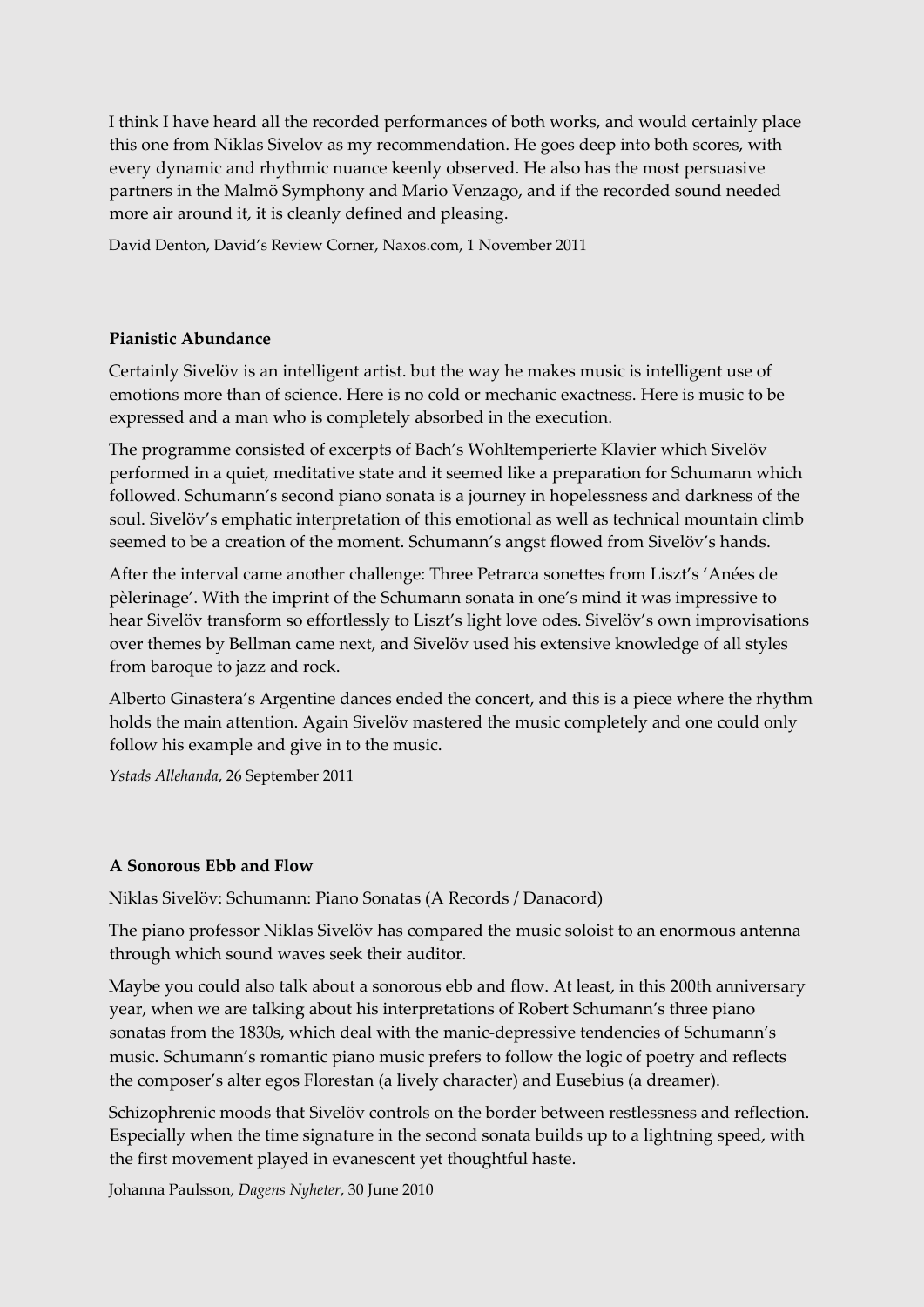## **Poetry and Turmoil**

Sivelöv's program consisted of both classical works by Bach and Skrjabin as well as contemporary pieces, among these a few of his Sivelöv's own compositions.

At the beginning, he played one of Bach's preludes and fugues from the piece *The Well-Tempered Klavier*. He played the prelude particularly well, expressing his great musicality, and in the fugue he expressed his poetic sense.

Sivelöv's interpretation of the sonata by Haydn was intensely present and a very moving mixture of extroversion and the kind of thoughtfulness that only comes with true life experience.

With Schumann's great suite *Kreisleriana*, Sivelöv expressed the side of himself he is most famous for: being a virtuoso pianist. His interpretation of the piece was true to the work, but it was less poetic and less delicate. Instead of emphasising the sophisticated nuances, he emphasised the dramatic contrasts between fear, suffering, inner turmoil and the temporary moments of happiness. This interpretation of *Kreisleriana* gave the audience the impression of a man who was haunted by his destiny.

In the Sonata no.1 from 1952 by the Argentinian composer Alberto Ginastera, Sivelöv unfolded his fantastic technique in an explosion of rhythms and sounds in continuous movement.

The encore was an improvisation on a Swedish piece, which served as a good example of Sivelöv's personality. It was music created in the moment, including an explosive and brilliant vitality as well as a poetic tone and sense of melancholy from the large and deserted forests – a very typical expression in Swedish folk music.

*Amtsavisen*, 4 October 2010

## **Great Scriabin**

I am becoming increasingly fond of the Caprice label, both in its new issues and historic reissues. This is one of the former, an album recorded in 2005 by Swedish pianist Niklas Sivelöv. Except for *Vers la flamme*, *Feuillet d'album*, the op.57 *Morceaux*, and the Sonata no.4, most of this program consists of earlier works by Scriabin. Sivelöv's mission is to show the connections between the earlier works and the later ones, to display, as he puts it in the liner notes, the way in which Scriabin interrupted his lyric moods with emotional outbursts that didn't quite fit in. In this, he succeeds handsomely.

Sivelöv's playing is direct, crisp, and fiery. He takes no prisoners in his forthright approach to the music. Nevertheless, I must disagree with some of his tempos and phrasing. None of the slow preludes in the op.11 set are really slow; lentos are turned into andantinos, andantes into moderatos, andantinos into prestos. Comparing him not only with Mikhail Pletnev in his acclaimed set of the complete op.11 (Virgin Classics 45247), or even another abridged recording of the op.11 by Mayron Tsong (Centaur 2946), I found their slower, legato approach more congenial to music that was clearly inspired by Chopin. Ruth Laredo, who recorded what must be considered one of the definitive sets of the complete Scriabin sonatas way back in 1970, points out that as a piano student Scriabin was criticized for his "ethereal"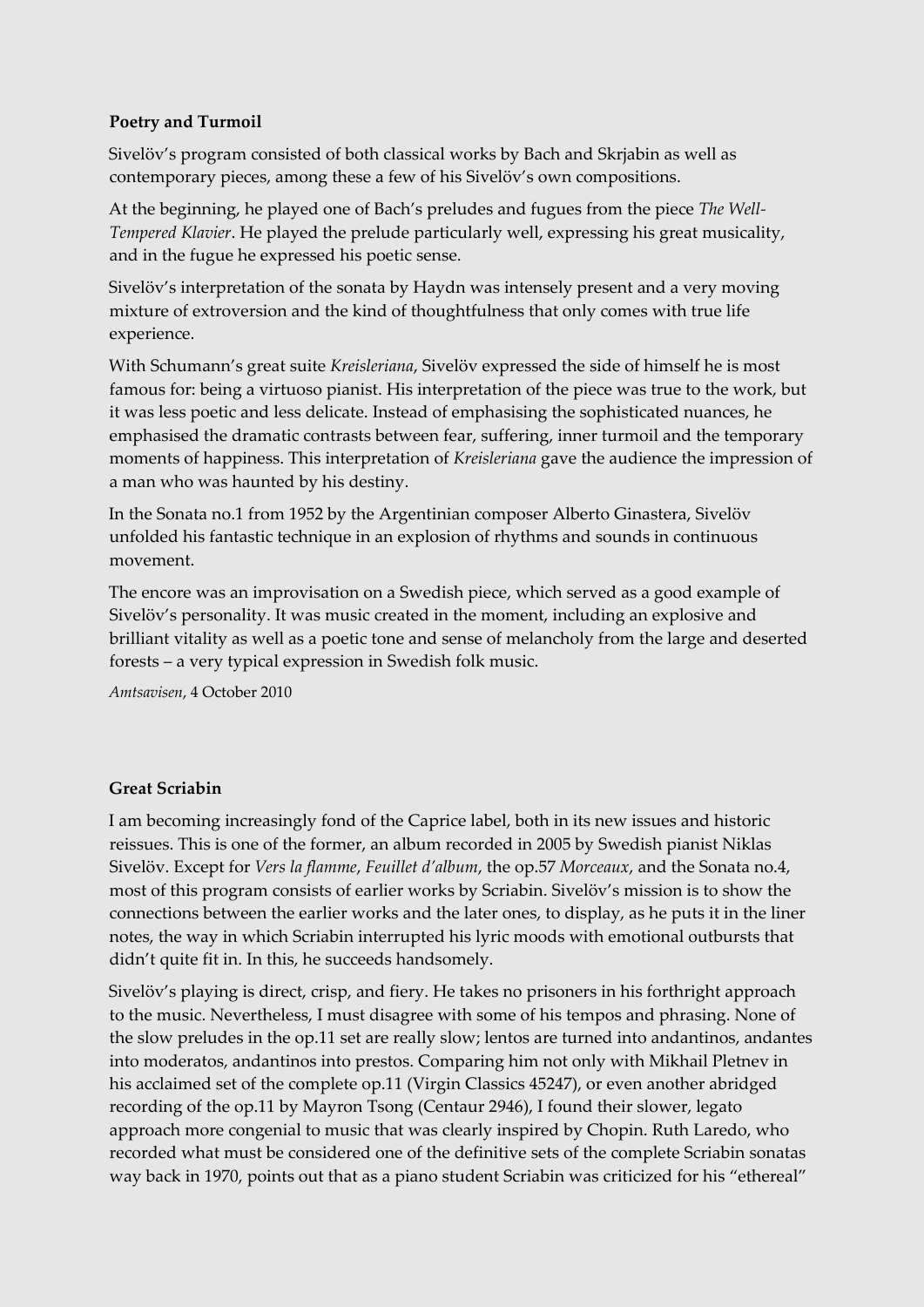playing, and in those years he slept with a copy of Chopin's preludes under his pillow. Of course, his aesthetic and musical approach underwent a tremendous metamorphosis around the turn of the 20th century, and his own 1910 performance of the Étude, op.8/12 (also played on this recital by Sivelöv), recorded as a Welte-Mignon piano roll, certainly reveals an approach much closer to the Swedish pianist than to Pletnev or Tsong, but his phrasing is more legato. My point is that both interpretations are valid, and that I prefer a little more backing-off in some of these early works.

And yet Sivelöv certainly does make Scriabin's music on this CD, spanning almost the full chronology of his piano output, sound convincingly of a piece. It is as far from the ethereal Scriabin of 1890 as one could possibly get. I've often wondered where Scriabin may have gone musically had he lived to finish *Misterium*, and of course we'll never know, but Sivelöv's musical and philosophical approach to his music will certainly hold your attention. I personally rank this as one of the great Scriabin issues of all time, despite my caveats.

Lynn René Bayley, *Fanfare*, 1 July 2010

## **Niklas Sivelöv Masters the Poetic Logic**

Niklas Sivelöv has specialised in Schumann and salutes him with strong interpretations of the three sonatas from the 1830s. Pure piano romance closer to Beethoven than Chopin – and closest to the composer himself in the splintered flow of ideas and melodies that was Schumann's sorcerer's brew. A classic analyst of form does not find convincing regularity in Schumann. Here it is the poetic logic in the centre: the playing in contrasts, the abrupt change of feelings. Sivelöv masters this. The tones cascade forward or rest in meditating depths. A fairy tale, a bath in beauty, new views and pleasure awaits the alert listener.

Carlhåkan Larsén, *Sydsvenskan*, 19 May 2010

## **Impressive**

Niklas Sivelöv impressed the audience in Sthens Church.

On Sunday afternoon we had the pleasure of listening to one of our leading Scandinavian pianists who has an international career.

Sivelöv played Schumann's wonderful Sonata no.2, op.22. He has the temperament and also the ability to give the music time and space, and his performance gave the audience a very pleasurable experience. Some pieces by Chopin followed, interpreted in Sivelöv's colourful way. The two mazurkas were fierce and elegant, while Nocturne no.16 was given its own sensitive expression. Polonaise no.6 in A flat major is for those artists who have virtuoso fingers, feeling, musicality and understanding for the music's contents and message. Sivelöv has all these qualities.

He also composes. We heard a student play excerpts from his 'Album for the Young' – fun and exciting. It was followed by Sivelöv playing his own improvisations on songs by his countryman Carl M. Bellman. The concert ended with dances by Ginastera, and in Sivelöv's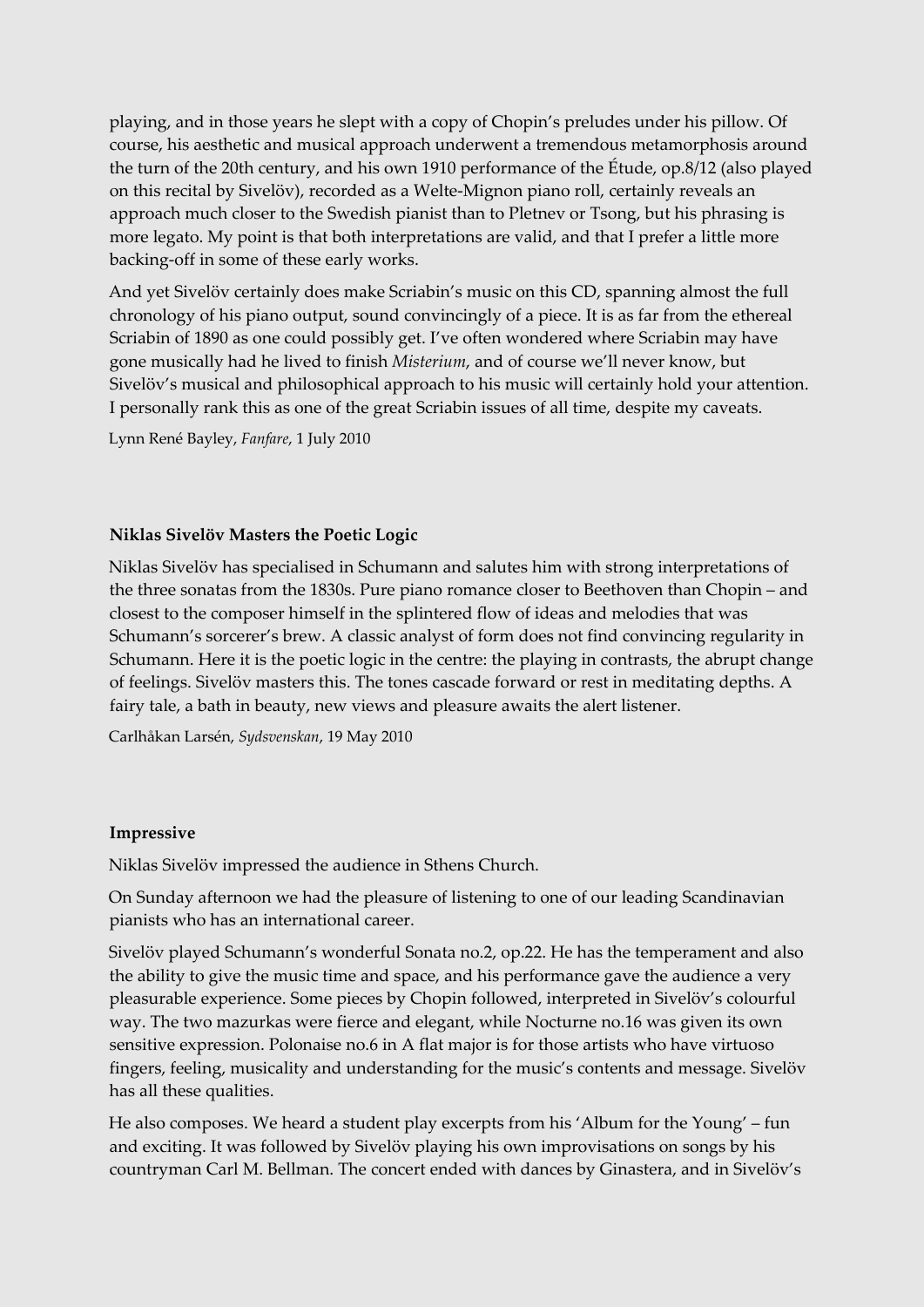hands the dances were excellent and a pianistic *tour de force*. The audience expressed their admiration and enthusiasm with standing ovations.

*Helsingør Dagblad*, 3 May 2010

## **Star Pianist Gives Glory to Old Church**

The venerable Gustav Adolf Church has found a new purpose. The first concert in the refurbished church brought a real star from the classical music scene. Swedish pianist Niklas Sivelöv was the highlight in the concert series.

He offered an ambitious programme, which he performed with maximum passion and concentration: 24 Preludes and Fugues from Bach's *Wohltemperiertes Klavier* II. Facial expression and gestures betrayed his engrossment. His playing showed his open and sincere understanding of music.

Katrin Kandula, *Ruhr Nachrichten*, 14 December 2009

## **Tremendous Musical Surplus**

Niklas Sivelöv delivered an intense experience together with the Aarhus Symphony Orchestra.

Both arms and legs came into use when the Swedish piano athlete and professor at the Royal Music Academy Copenhagen appeared as soloist with the Aarhus Symphony Orchestra for the first time. The 40-year old Sivelöv is a sparkling bundle of energy with a brilliant technical and musical surplus, which he unfolded in a unique, fiery and very personal interpretation of Beethoven Fourth Piano Concerto. His marvellous touch and perfect control of the dynamics were remarkable. With emotional involvement he led us far around in the spectrum of emotions in the concerto from the elegantly playful on the keyboard to the explosive forceful cascades and dramatic passages, from the intensely poetic and dreamlike to the happy and bubbly. And in the very slow and ruminatively played second movement he reached far into the darkness of melancholy and grief.

The finale on the other hand was sparkling fireworks with space to play and joke with the music. Sivelöv's recurring left foot accompaniment was distracting at first but after a while one surrendered completely to the strong artistic and musical performance and the excellent interplay between the soloist and orchestra. There were so many different and exciting details to listen to than are normally heard in this concerto.

As an encore Niklas Sivelöv unfolded in a virtuoso improvisation on the opening theme from the concerto, where he gradually let the motif develop both in style and dynamics and built up to a gigantic expansion of sound.

*Jyllandsposten*, 21 March 2009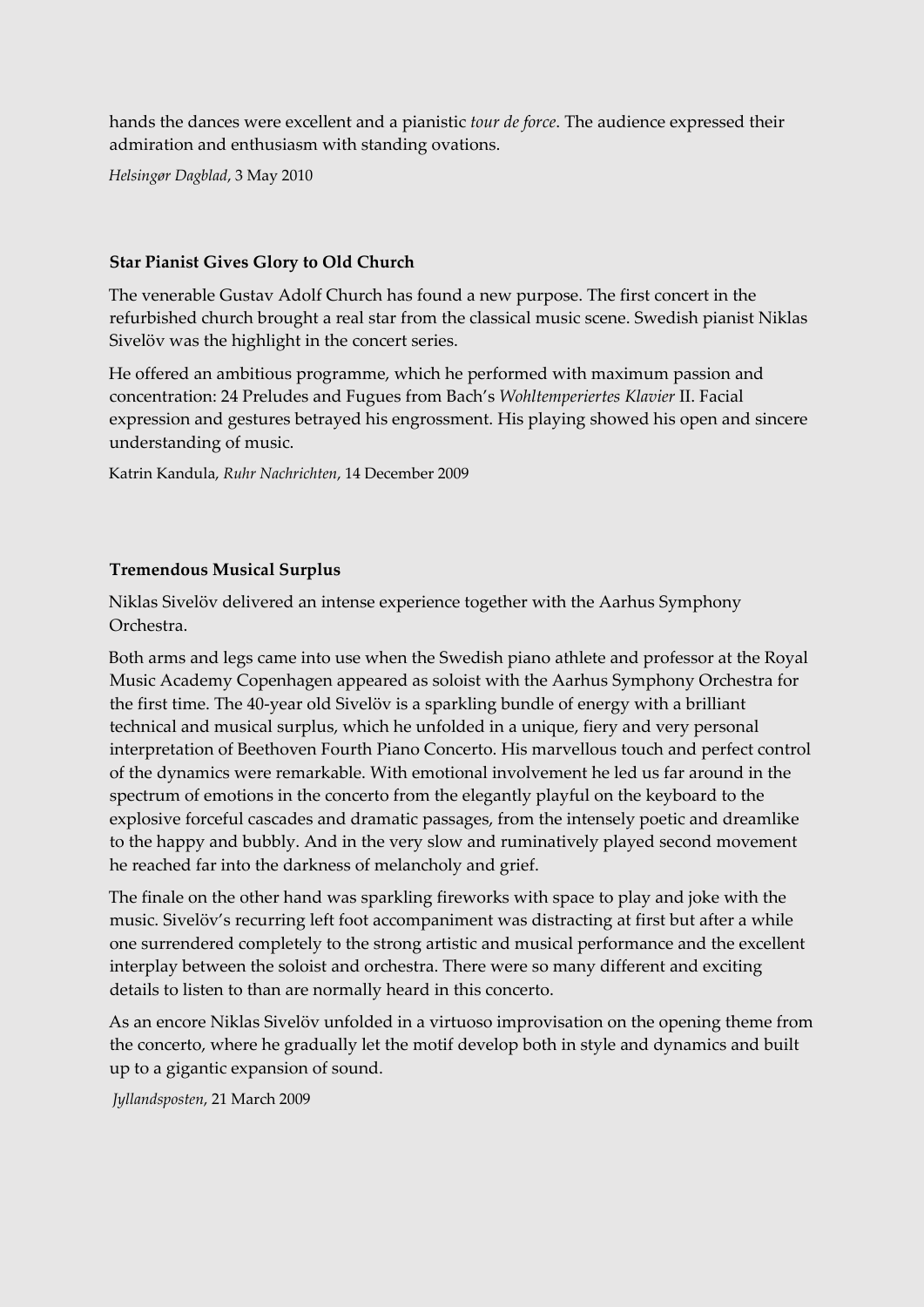## **French Sounds**

In a fully packed hall we had the opportunity to hear cellist Morten Zeuthen and pianist Niklas Sivelöv, who are both old favourites with the audience. It could not have been more intimate, and in addition we heard a finely balanced programme focusing on French music. Debussy's sonata from 1915 constructed with characteristic echoes of the contemporaneous preludes were played with empathy and character. Sivelöv drew the connection from Debussy back to Couperin's clavecin pieces, which with the fine character sketches almost could be regarded as programme music.

The refined French style with ample ornamentations was set free by Sivelöv with an exemplary lightness and elegance that was delightful. The César Franck Sonata in A major was originally composed for violin and piano. Zeuthen and Sivelöv suited the piece perfectly. The interplay between the two musicians was enthralling in every respect and perhaps at its most beautiful in the last section of the last movement. A lovely programme with two musicians who suited each other.

Tore Mortensen, Nordjyske Stiftstidene, 4 August 2009

## **Delightful Star Concert**

#### ★★★★★★

After the interval came Beethoven. Niklas Sivelöv, the orchestra and conductor Giancarlo Andretta were on the same wavelength from the beginning, and the further they advanced, the more they became immersed in the music. We got piano- and orchestral playing of first class, powerful and technically superior solo work, and sweeping cadenzas. The last movement was played with a lot of humour. With the Bellman-inspired improvisation by Sivelöv, where he invited both Debussy and Keith Jarrett to join in the game on the black and white keys, we were not only given an encore but it made the whole concert delightful. The sixth star is for the pianist!

*Aarhus Stiftstidende*, 21 March 2009

## **Great Pianist**

What a pianist. Here is an unquestionable pianistic genius with a touch that functions like a finely controlled tool of precision, which for Sivelöv is not a goal in itself, but a tool to shape the music exactly as he wants it.

Following Scarlatti's clear and pure sonatas, simple and unaffected in expression and character, was Beethoven's very last sonata, which features the great contrast between the two movements; in the first the battle with the substance and violent dynamic detonations set opposite the second movement's expansive variations over one of the most beautiful themes in the history of music. The sonata is a tremendous challenge for all pianists, but with Sivelöv playing, the structure and the extreme range of dynamics stood out with a crystal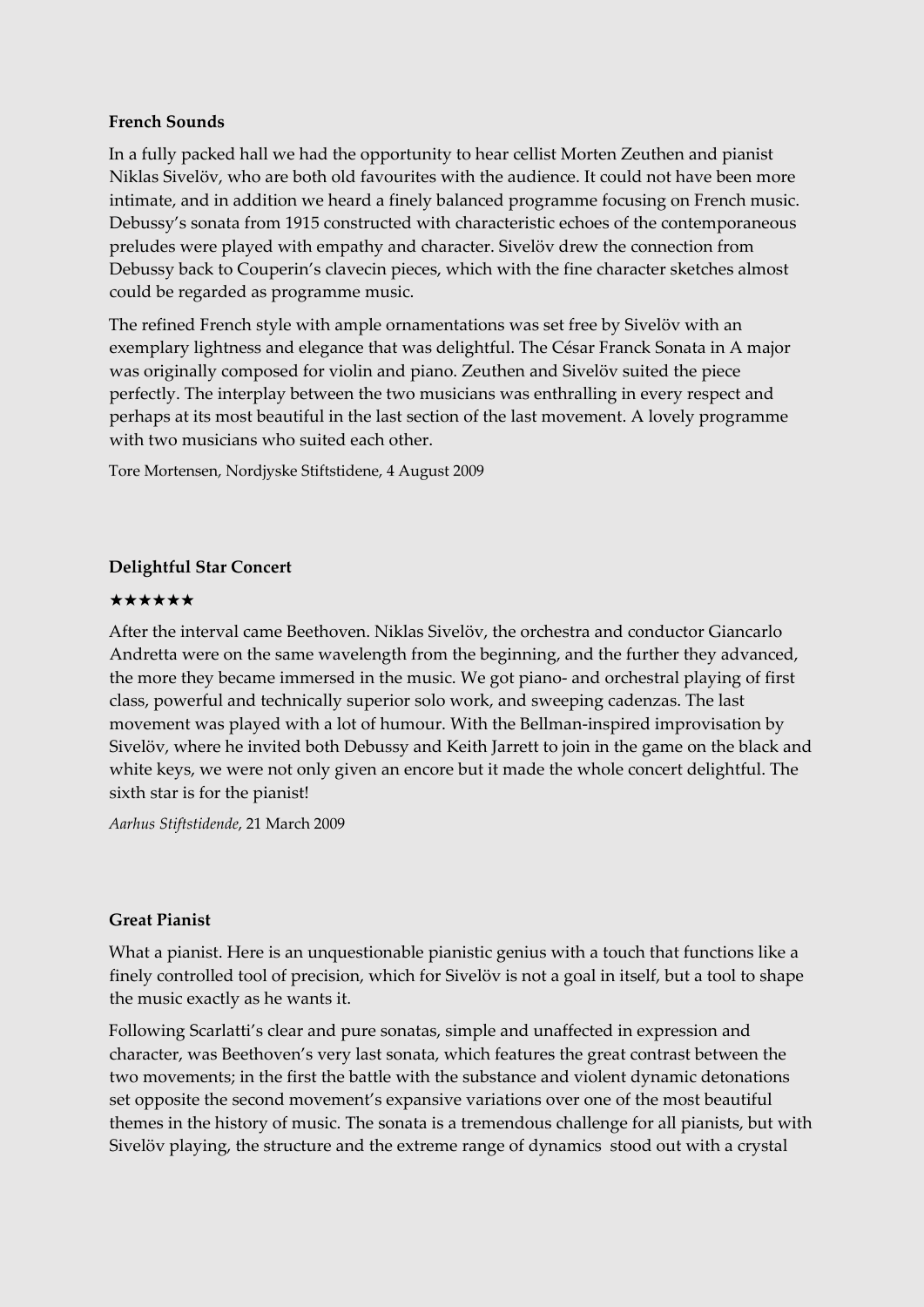clarity. And the elderly piano sounded like an almost new Steinway – so much can be accomplished by a great pianist in control of his touch.

Sivelöv's own suite in three movements, 'In modo classico', is composed with small twists, crooked quotations inlaid with irony in the technically brilliant passages.

But it was Schumann's great sonata in four movements, 'Concert sans orchestre',

that won the evening. That the restless and thick texture was portrayed with such clarity was no less than a pianistic *tour de force* that was bewitching.

Sivelöv's encore with his own variations on a Swedish folk song were spellbinding and poetic, like sun glittering over a Swedish forest lake.

*Nordjyske Stiftstidene*, 15 December 2008

## **Personal, not extravagant**

Niklas Sivelöv – pianist, composer and professor at the RDAM – considered to be one of the most remarkable pianists of our time in Northern Europe and in specialist circles of the US, has distinguished himself with recordings of his own works and those of "Nordic" composers. And now his latest recording of the late six piano sonatas by Beethoven is outstanding, recommendable and absolutely worth listening to.

As a pianist, the composer Sivelöv doesn't impose himself on the scores. His Beethoven respects the music. His interpretation is never subjective, but personal when the music demands it. These pieces are very often played with "Romantic" exuberance and in an extremely emotional fashion; not so with Sivelöv. His Beethoven is never "analytically cold"; his interpretations contain humour, emotion and pathos, but never sentimentality. Even passages that lean towards the improvisatory always adhere closely to the source; from 'sound speech' comes 'sound singing'.

Peter Kislinger, *ORF*, 27 November 2018

# **A Master Pianist in Yxtaholm**

Niklas Sivelöv's improvisations on songs by Bellman were brilliant, virtuoso and resonant, but it was not easy to define how much was spontaneous and how much had been performed on earlier occasions or in Sivelöv's recently released recording.

He opened his concert with three preludes and fugues from Bach's *Wohltemperiertes Klavier* II, where his interpretations roamed between romantic longing and rustic *forte*. Effortlessly and with no nonsense Papa Bach's forever timeless piano pieces were portrayed with voluptuous resonance.

The choice of Beethoven's op.30 sonata was very attractive. This E major sonata, which was composed by a totally deaf Beethoven, discloses vital music in many layers. Sivelöv's interpretation was powerful and with charming contrasts in tempi. His elegant touch and supreme sense of form was very impressive.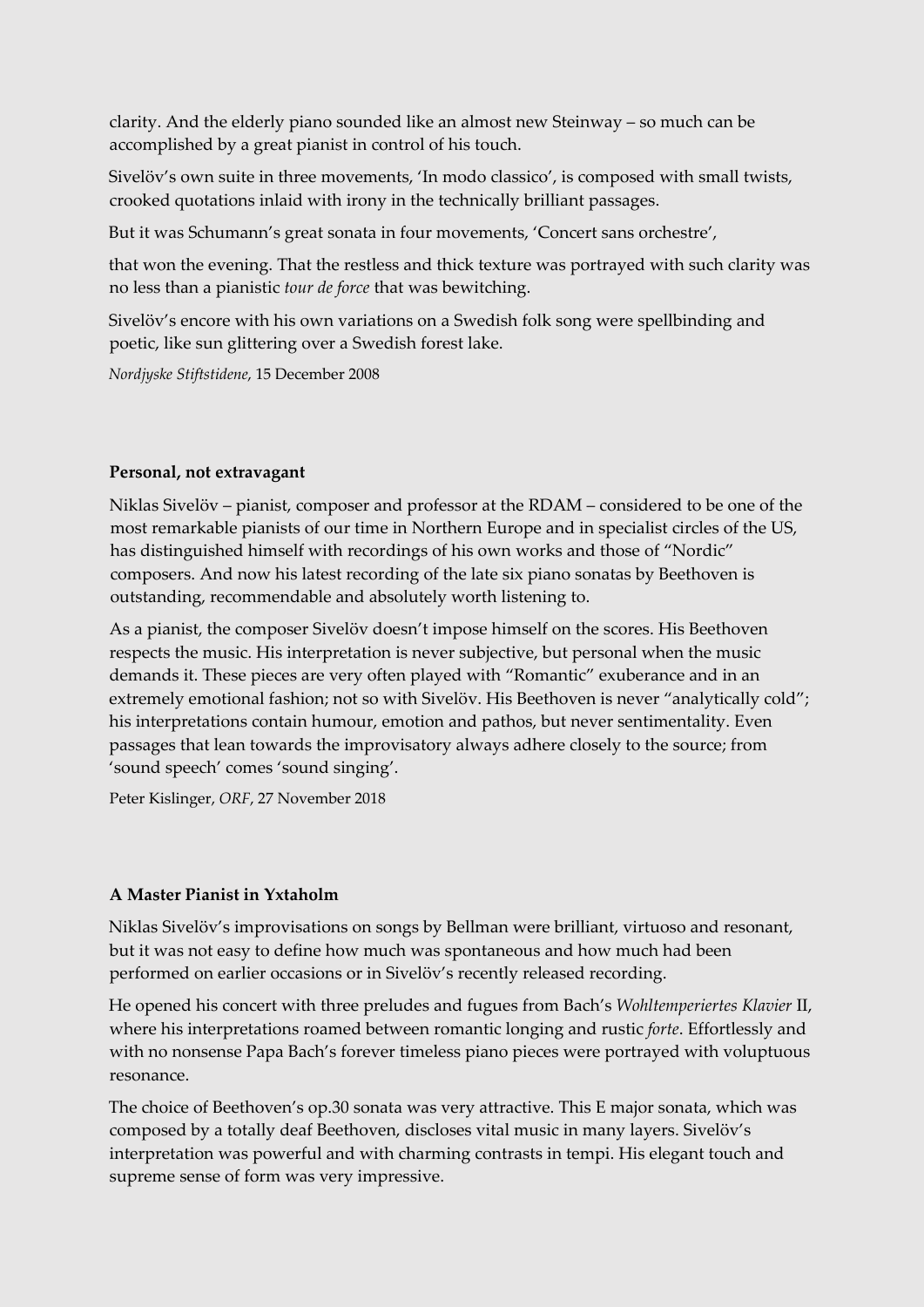The three tangos by Piazzolla were a breath of fresh air: finally, composers of the New World have found a way onto our concert programmes! Piazzolla's complicated rhythms, hot folklore style inspired Sivelöv to play as we have never heard it before!

The late romantic Skrjabin made up the final item of the concert. His rarely heard Fantaisie almost created ecstasy with its intoxicating late-Romantic sound. The piece's hellish tempo in the finale erupted like gigantic mirages in Sivelöv's remarkably sure grip. He thanked the audience with encores by Ginastera. We count Sivelöv as one of our country's leading pianists.

*Eskilstuna-Kuriren*, 15 July 2008

#### **The Renoir of the Piano**

Sivelöv can, thanks to his great technique, not only expose the structure of the piece, but he also does it with an unerring musical superabundance and a transparency in the sound that seduces and moves. The many layers of melodic lines, rhythmic eruptions and harmonic nuances, everything is summed up and transformed into a stream of colours in constant movement, like a Renoir.

*Nordjyske Stiftstidene*, 18 January 2009

## **Colourful Touché**

In fencing the term *touché* deals with contact and in this case it was not physical only. The colourful piece for vibraphone (and other so-called mallet instruments) was carried by dancing changes and melodic whims. Well-calculated changes in tempo gave the piece a character of lightness, where good playing and musical flow gave us a 15-minute demonstration of love of percussion instruments – the composer's and the performers'.

Carlhåkan Larsén, *Sydsvenska Dagbladet*, 14 November 2008

#### **Surprising Improvisations**

There is no longer any need for Niklas Sivelöv to prove what an outstanding pianist he is. He made this clear with his recent recording of piano pieces by Skryabin. In his last release he moves into unknown territory where classical star pianists rarely go: into improvisation. He finds his inspiration in Bellmann's music and gives it the special Sivelovian sound treatment. The result is a journey through many styles – from classicism via Rachmaninov and back to the folk song. Then again jazz, boisterous boogie changing with the finest blues. All these styles swing and flow into each other, and somehow one at some point has no need to separate the styles anymore. It is pure piano music, unbelievably good and it does not matter how it is classified. Again an ear opener from Sivelöv.

*www.nordische-musik.de*, 2 February 2009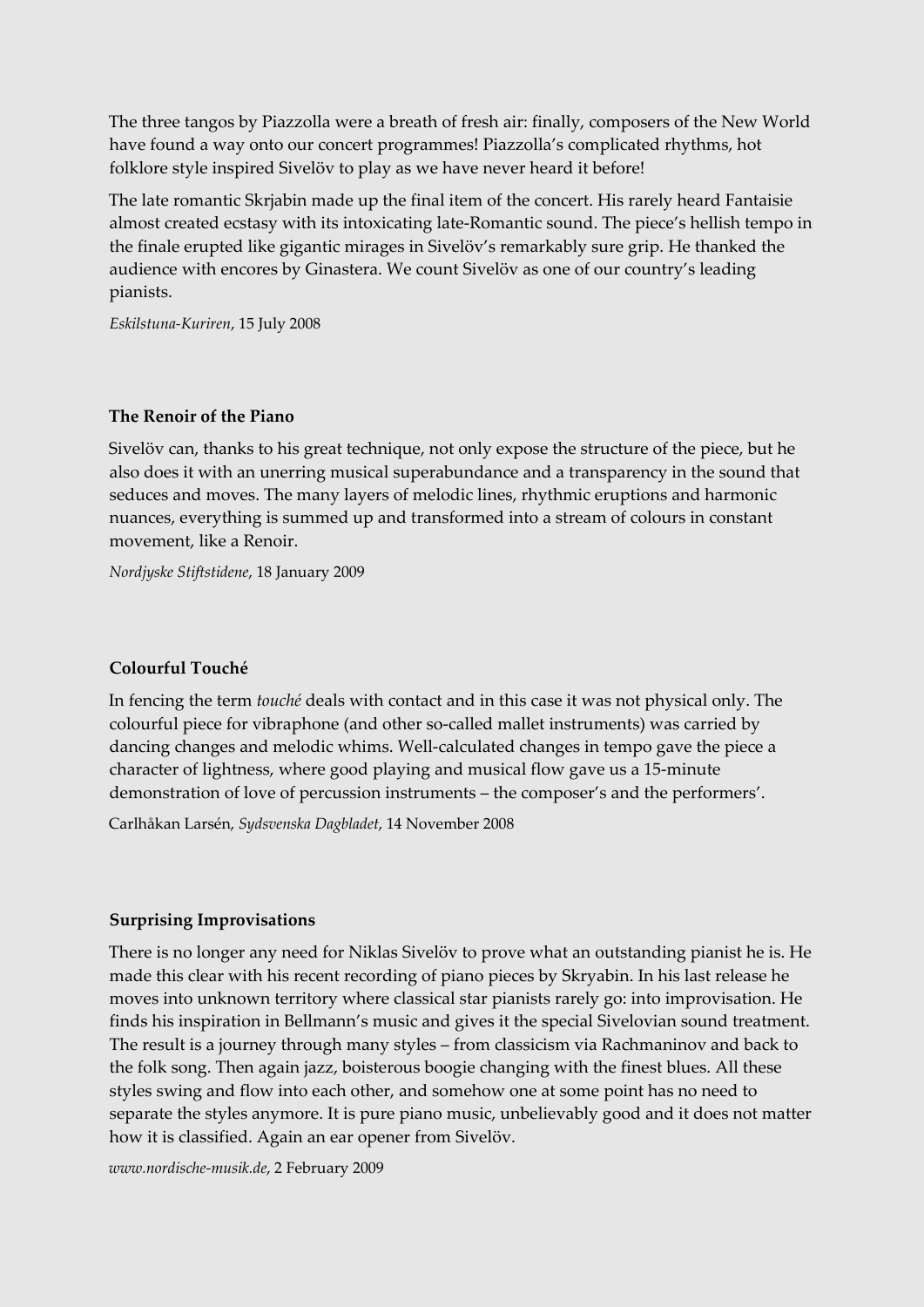# **Virtuoso**

Prokofiev aimed to display both his own virtuoso pianistic abilities and superiority to the traditional classical concerto. The crazy, the beautiful, the magnificent and the humorous makes the concerto an impressive piece of apprentice's work. Niklas Sivelöv set the piano part free with virtuosity and attention to detail.

Camille Marie Dahlgren, *Information*, 25 March 2011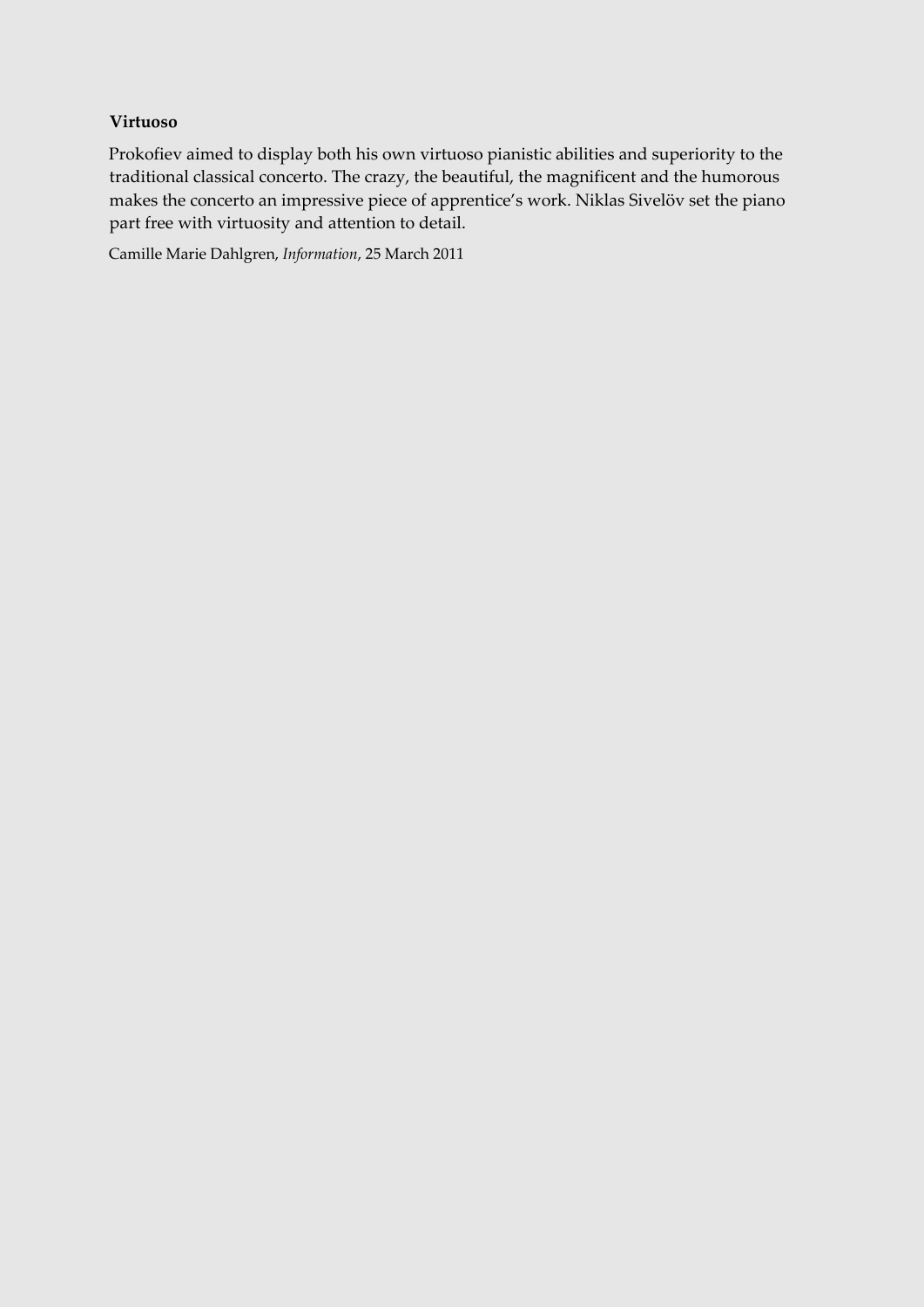# **CD reviews**

#### **Das Wohltemperierte Klavier by J.S. Bach** (HVB records) :

I preferå this recording over the one by Angela Hewitt. Erik Wallrup, *OPUS* magazine, June 2018

#### ★★★★★

Niklas Sivelöv finds the true playfulness of Bach. Martin Nyström, Dagens Nyheter, 11 May 2016

**Late Sonatas by Beethoven** (AMC/Amchara Classical) :

Everything one wants in an outstanding Beethoven interpreter is here: a resolute rhythmic pulse, vibrant momentum in the Scherzos, a feeling for the dignity of the slow movements, and the ability to sustain the line in those timeless finales.

Huntley Dent, *Fanfare* Magazine, 18 October 2019

**Early Piano Works by Per Nørgård** (Dacapo Records) :

#### ★★★★★

The artistic quality is certainly amazing Per Rask Madsen, *Magasinet Klassisk DK*, 16 October 2018

#### ★★★★★★

Man weiss nicht, was man hier mehr bewundern soll: den Einfallsreichtum dieser ebenso originellen wie intellektuellen Werke oder die Art und Weise, wie Sivelöv ihnen zu Leibe rückt – mit einer Mischung aus Spielwitz, Pathos, Entdeckerfreude und Leidenschaft, die einfach nur begeistert.

One doesn't know what one should admire more: the wealth of ideas of these works, which are as original as they are intellectual, or the way in which Sivelöv sets about them – with a mixture of wit, pathos, joy of discovery and passion that simply fires one up.

Burkhard Schäfer, German magazine *Piano News*, 2 May 2018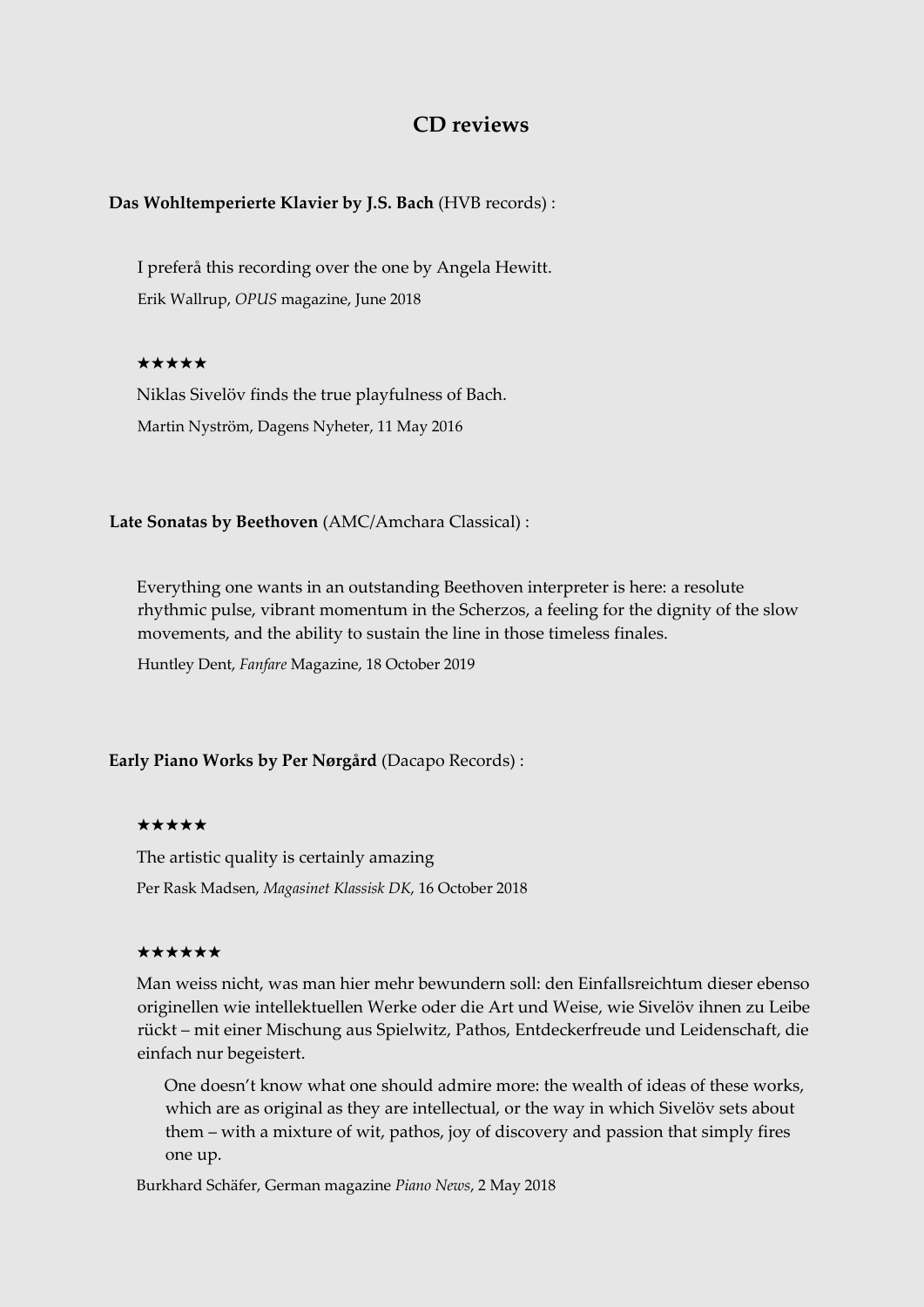#### **Piano Music by Niklas Sivelöv** (Toccata Classics) :

He returns to a kind of Lisztian bravura in the Toccatina Feroce and finds entrancing sonorities in the Jeux de Cordes, which is played standing up so that the pianist can strike the strings of the piano by hand with a mallet … It is a fittingly interesting and enjoyable way to conclude a delightful recital by this talented young artist.

Peter Burwasser, *Fanfare* magazine, March/April 2016

He's not only a virtuoso pianist, though; he is also a virtuoso composer and is clearly his own best advocate. He possesses the full virtuoso apparatus. This is a breathtaking achievement.

*American Record Guide*, April/May 2016

#### **Argentinian Piano Music** (Sanctuary Classical) :

Atlantischer Brückenbau (Bridge Across the Atlantic) Phantasievoll und poetisch starken pianistischen Rhetorik. Imaginative and poetically strong pianistic rhetoric. Annette Lamberty, *Klassik.com*, 2004

#### **Wlodek GULGOWSKI: 13 Works for Piano** (Phono Suecia) :

*Nominated for a Swedish Grammy Award* 

Powerful and at the same time deeply sensitive playing. Jönköpingsposten, 2003

#### **THE DREAM AGE: Music of Lars Ekström** (Phono Suecia) :

The concerto features Niklas Sivelov as a pianistic hero, no less! *Sonoloco*, 2002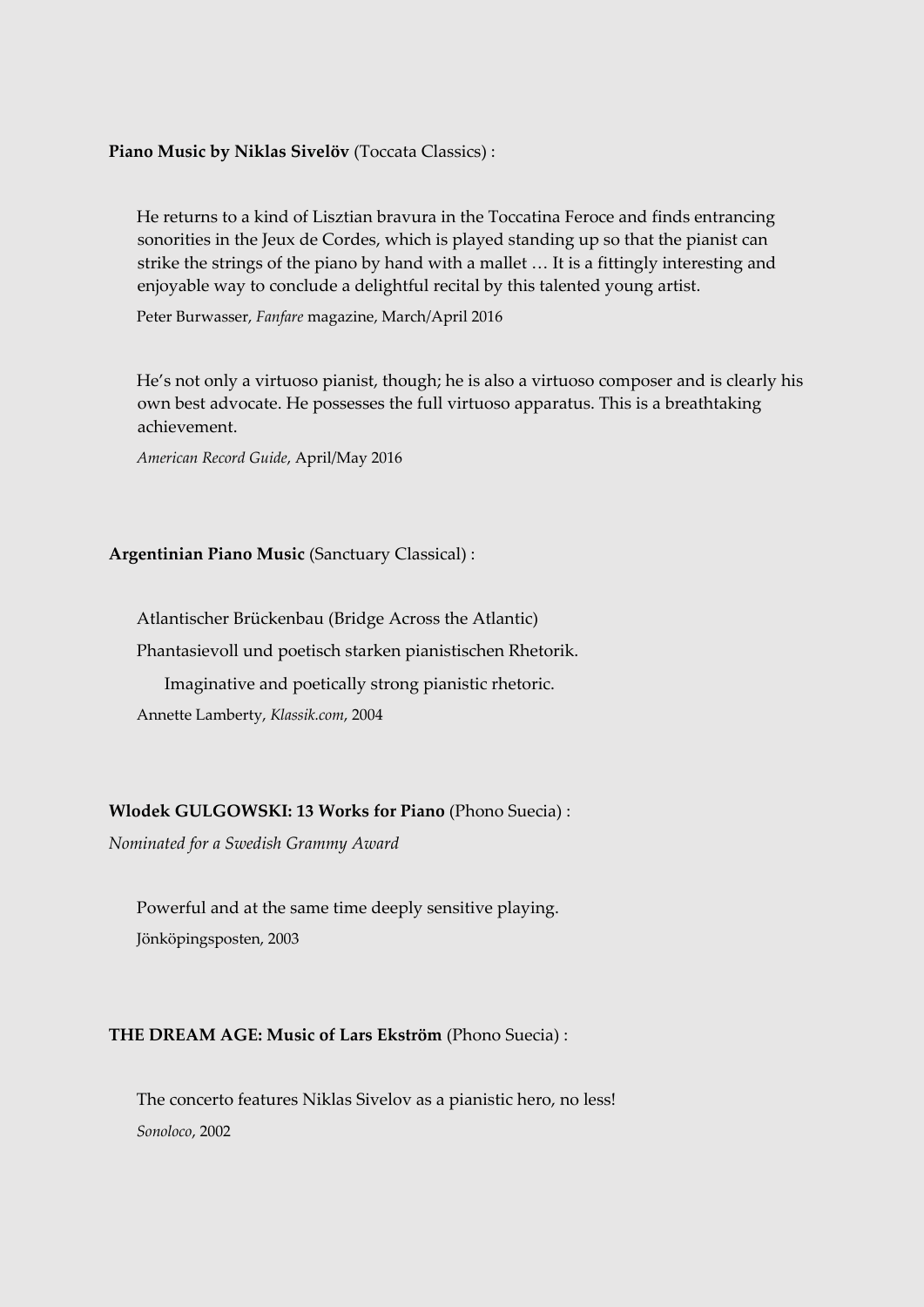#### **Wilhelm PETERSON-BERGER: Flowers of Frösö Island** (Naxos) :

*On the Best-Seller list in Sweden. Awarded highest rating in the Penguin Guide.* 

Sparkling performance – Naxos' best. *Classical Web*, 2002

**PIANO MUSIC Vol. II**, Summer Sketches: Rangström, Milveden, Seymer and others

Sivelov proves a bright-eyed and subtle champion of this music. Rob Barnett, *Music Web*, 2001

**Einar ENGLUND, Piano Concerto no.1** with the Turku Philharmonic / Jorma Panula *Nominated for Best 20-Century recording in Cannes* 

I can virtually guarantee that you would enjoy finding yourself part of that audience, and I commend this disc to you with all possible enthusiasm.

David Hurwitz, *Fanfare* magazine, 2000

A major recording of a major composer, at much less than a major price – what could be better than that?

*Classics Today*, 2000

Excellent recordings of three of Englund's finest works … Strongly recommended. Guy Richards, *Gramophone*, 2000

… überzeugend, präzise und differenziert im Anschlag.

… convincing, precise and subtly differentiated in attack.

Christian Vitalis, *Klassik.com*, 2003

#### **BEETHOVEN / LISZT**, **Transcriptions of symphonies no.1 and no.3 'Eroica'**

Impressive Sivelov – makes the immensely difficult piano part sound easy.

P-G Bergfors, *Göteborgsposten*, 1999